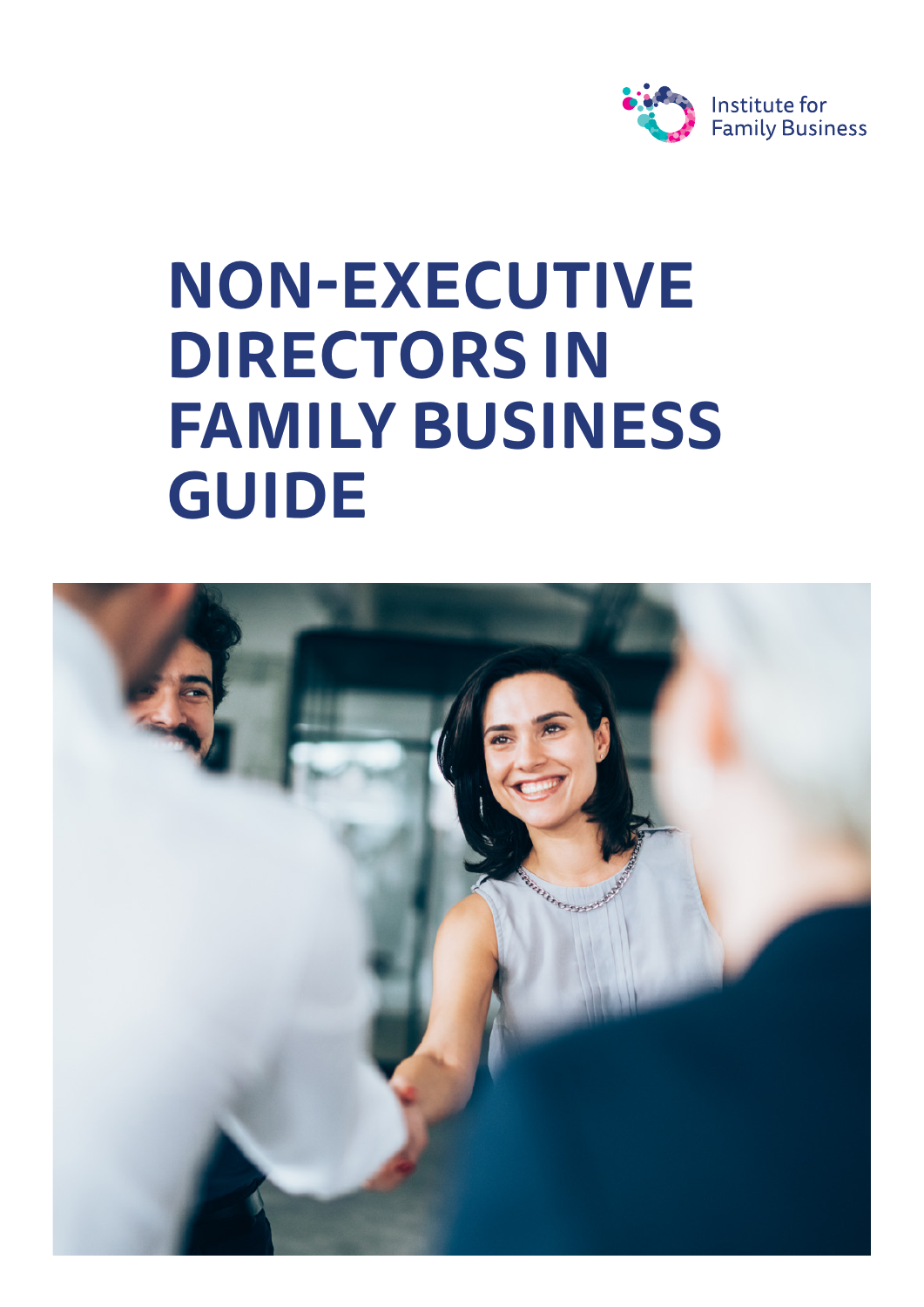### TABLE OF **CONTENTS**



04 Introduction

| $\overline{\text{o}}$ 5 | Do You Need an NED? Yes, and Here's Why     |
|-------------------------|---------------------------------------------|
| 07                      | <b>Recruiting and Appointing NEDs</b>       |
| 14                      | <b>Duties and Responsibilities</b>          |
| 16                      | <b>Pay and Policies</b>                     |
|                         |                                             |
|                         | <b>SECTION 2</b>                            |
| 18                      | Family and Non-Family Neds. What's the Diff |
| 23                      | Culture, Values and a Competitive Edge      |
| 30                      | Corporate Governance and the Role of the NI |
|                         |                                             |
| 34                      | <b>Bibliography/Resources</b>               |

- 18 Family and Non-Family Neds. What's the Difference?
- 23 Culture, Values and a Competitive Edge
- 30 Corporate Governance and the Role of the NED

#### 34 Bibliography/Resources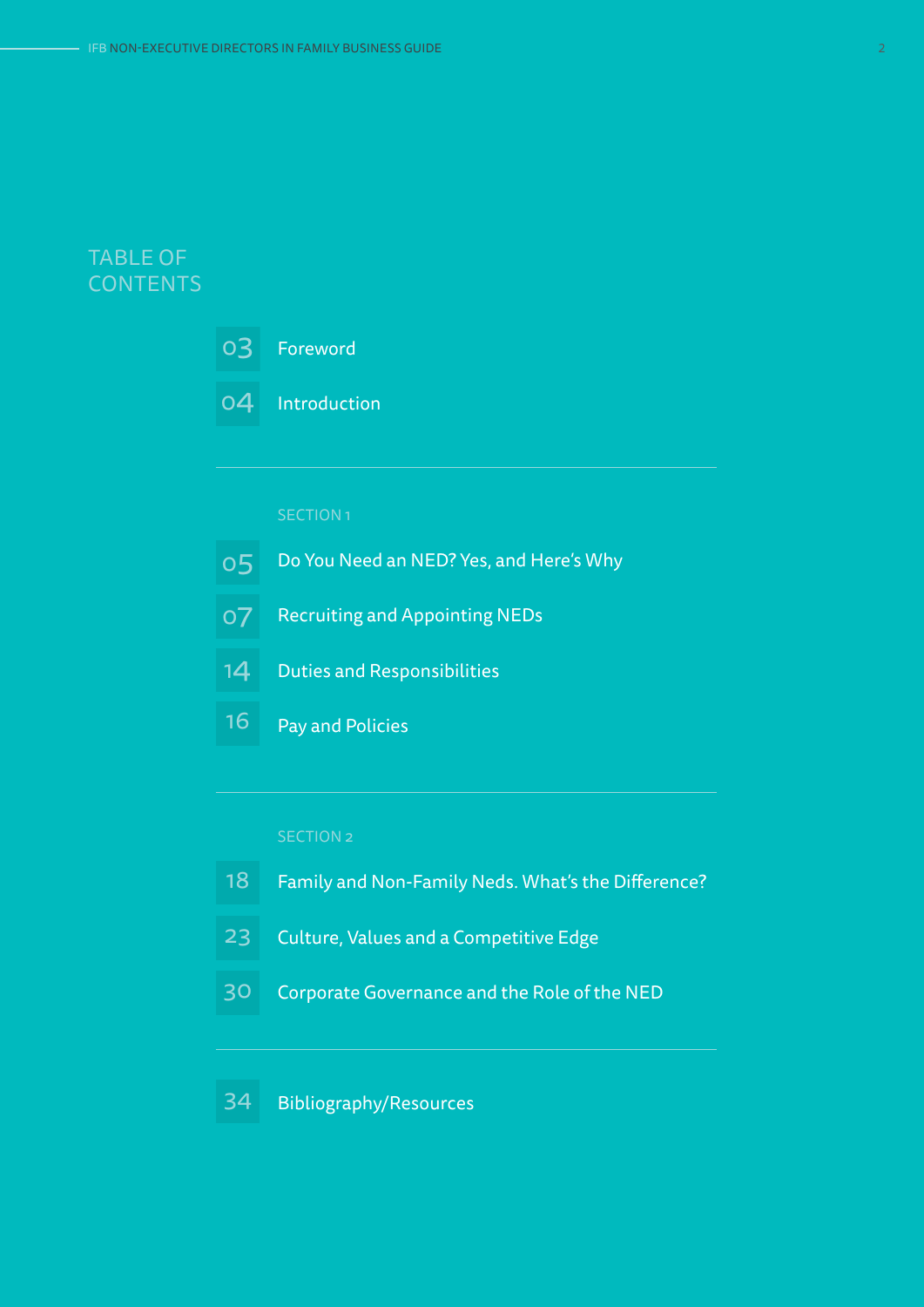### FOREWORD

### BY SIR JAMES WATES

CHAIRMAN, WATES GROUP AND IFB

I am pleased that the Institute for Family (IFB) has produced this valuable piece of work.

Expectations of businesses are evolving. With decreasing levels of trust in all institutions, there is greater emphasis being placed on companies transparently demonstrating good governance and showing that they are creating value not just for shareholders but for all stakeholders. Family businesses, whilst enjoying strong reputations, are not immune from these increasing expectations.

Boards of family businesses have to stay on top of this change, but there is a risk that boards dominated by family members can tend to be too introspective, or too retrospective.

Non-executive directors provide an inherently outward-looking and expert perspective, and so can provide a valuable 'third leg', complementing the distinct perspectives of family directors and executive directors.

Of course, every family-owned business is different, so each should enlist the support of non-executive directors in a way that is right for them. This publication helps family businesses – especially those who have not yet incorporated nonexecutive directors into their governance – understand the underlying purpose and objectives of their roles, and then to think through how to recruit non-executive directors, articulate their responsibilities, and ensure they are delivering value for the company.

Ultimately, when companies get it right, non-executive directors help create stronger, better governed businesses, and I commend this publication for helping you make that happen.

famer water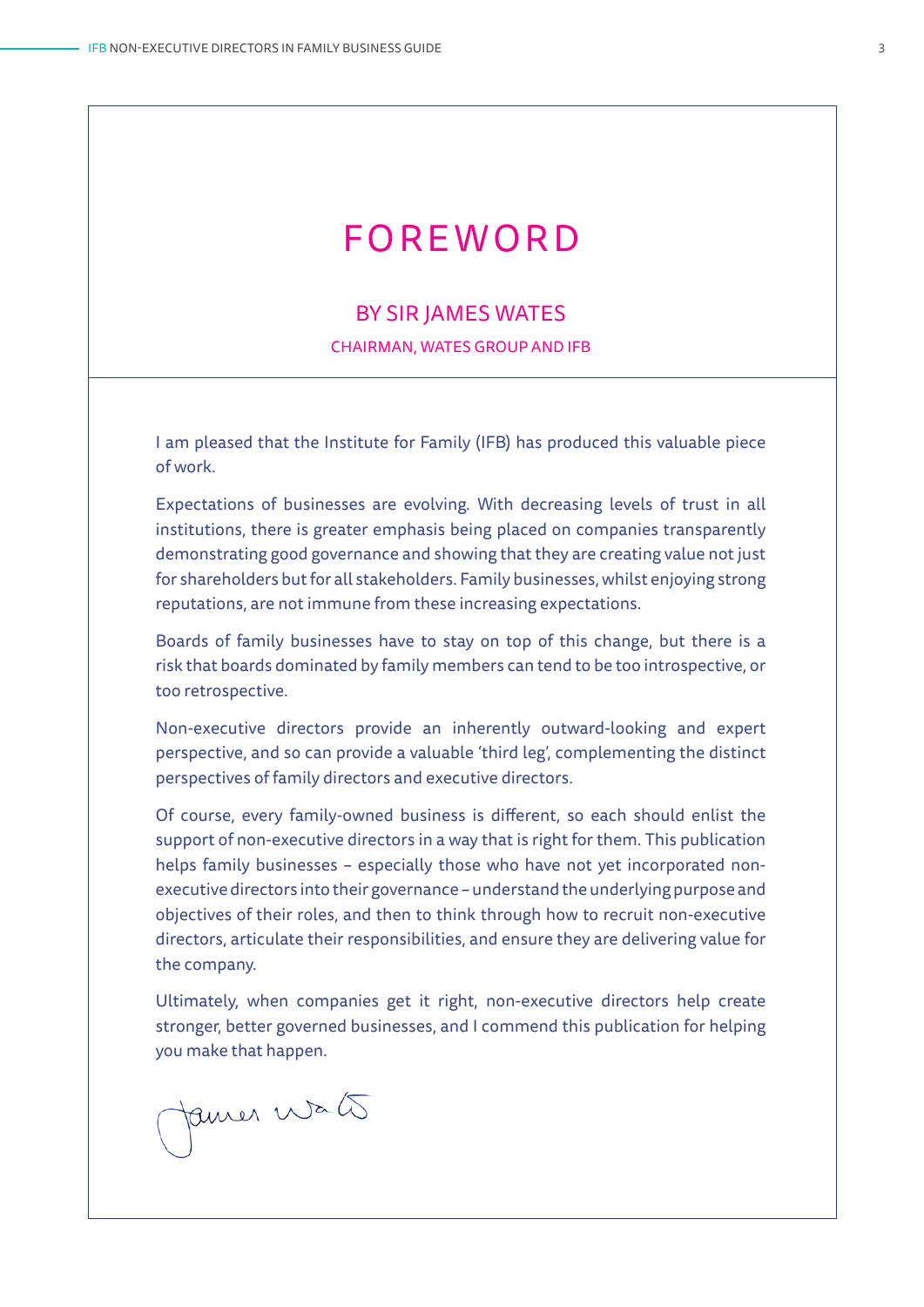### INTRODUCTION

### BY ELIZABETH BAGGER

DIRECTOR GENERAL, INSTITUTE FOR FAMILY BUSINESS

The role of a non-executive director (also referred to as NEDs in this guide) is a vital topic often discussed in family business circles and for that reason, naturally, at the Institute for Family Business.

We know how important it is who a family business chooses to appoint and welcome onto their board. Many of the businesses we work with approach the decision with great care and consideration. So, with that in mind, we believe this guide will contribute to a small and growing body of knowledge on the topic.

We have sought a wide range of contributions from technical and subject matter experts as well as from experienced non-executive directors (family owners and independent NEDs) in order to give you as detailed and nuanced a picture as possible.

It is our hope that this short guide will give family businesses, the NEDs they appoint and those who look to serve on family business boards, insights, knowledge and guidance on all aspects of the journey.

The guide covers recruiting and appointing candidates, how to think about remuneration, the role of family and independent directors, the importance of alignment of culture and values, the role of corporate governance, rights and responsibilities, communication between the board and the family, board reviews and much more.

It's primarily aimed at businesses who are relatively new to working with independent directors. However, it can be read by all as the wisdom contained in it comes from experts and NEDs with many years of experience in their fields.

We are extremely grateful to all our contributors without whom this guide would not exist. A warm thank you to each of them.

& Bagger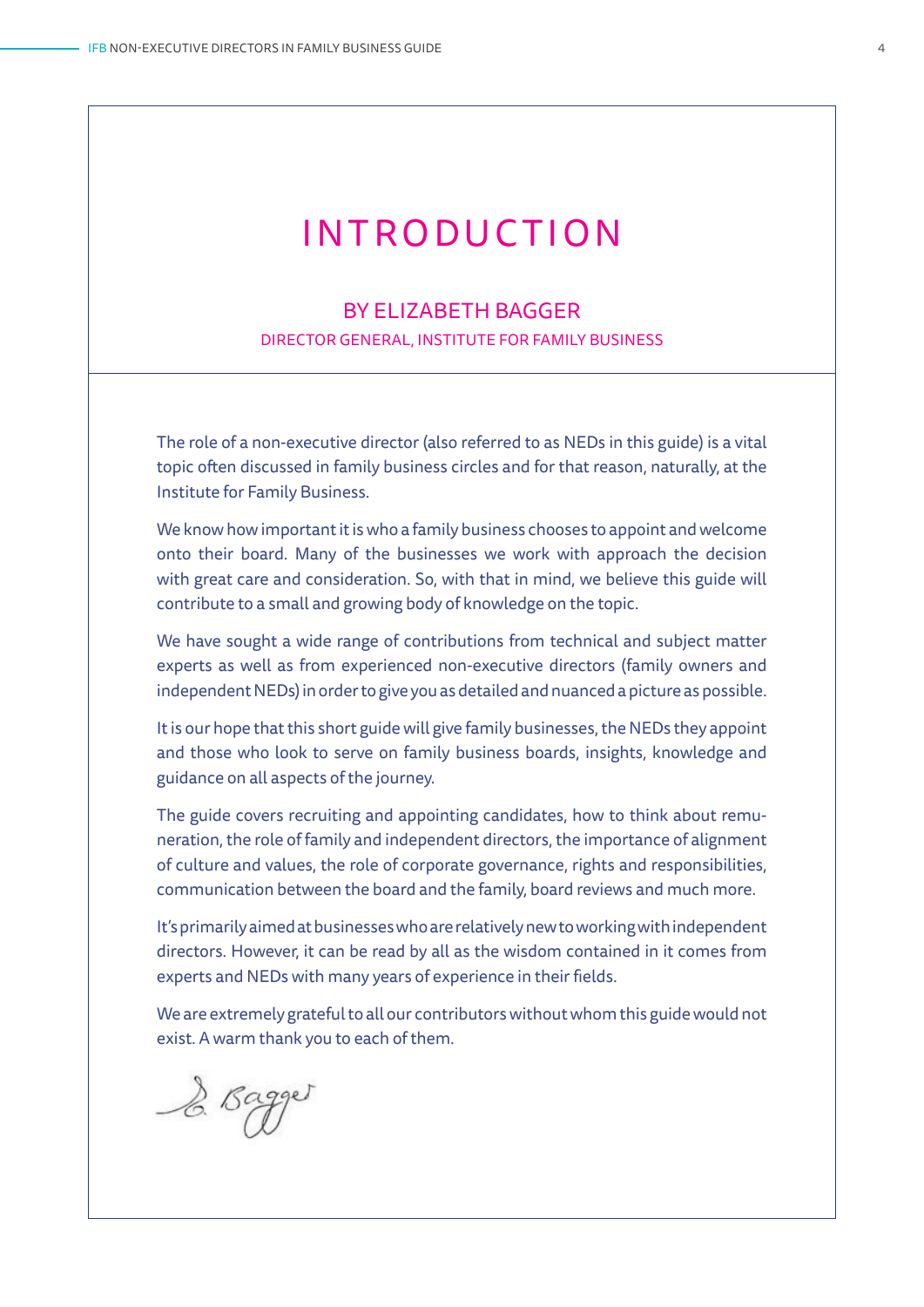

### SECTION 1

### DO YOU NEED AN NED? YES, AND HERE'S WHY

#### By Elizabeth Bagger, Director General, Institute for Family Business

I remember one of the first conversations I had with a family business owner about non-executive directors. During the conversation the owner was explaining to a small group of us why they thought it was important to have independent nonexecutive directors on his board.

'They'll confirm when you're right, which feels good, and they'll tell you when you're wrong, which can save you a lot of time and money, it's a no brainer'.

I've often returned to their words when we've talked about NEDs at the IFB. And indeed, why wouldn't you have them? Why not get an outside perspective from someone who has committed to understanding your business and to its success?

However, there are many reasons why family businesses may be apprehensive about appointing NEDs. It strikes me that it's finding the right NEDs that is crucial. For most, a combination of family and independent NEDs works well, that being said, an outside perspective can be really crucial when working with family. They can be the voice of reason when family members don't see eye to eye, they may be the person who brings a completely different perspective (especially if that is what they were recruited for) as group think can make board room conversations rather stagnant or they may bring relevant sector expertise.

One business we worked with; said they saw it as crucial to hire people who thought completely differently to themselves so they looked for people such as philosophers to serve on their board (the company in this example was a European defence contractor).

In all the conversations I've had, I've heard good reasons to appoint NEDs and good reasons to approach these appointments with care. No matter the perspective, what stands out, the value that an outside perspective can bring to a family business and the balancing effect of an NED. If you want people who are going to help you develop your strategic direction as a company, who are part of your governance structure and involved in the oversight of your company's finances then it's crucial they get your essence as a business and as a family.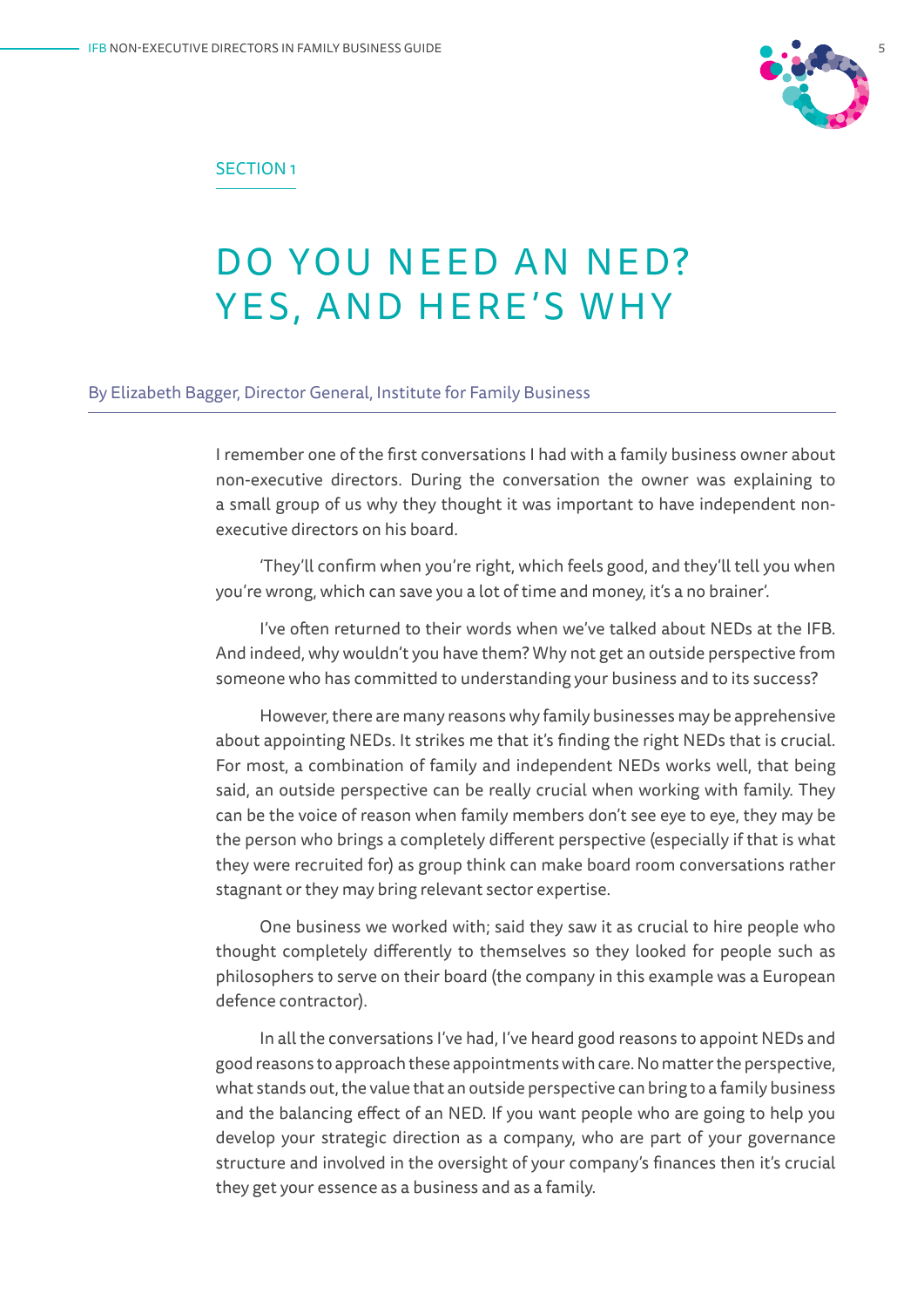

For an NED, it's critical they understand the role, the expectations and that they feel welcomed. Non-executive directors have a set of legal duties to comply with and must remember that whilst they are responsible for the running of the company, they are there in a non-executive capacity. The 'noses in, fingers out' approach.

### **When Should You Appoint an NED?**

The complexity of your business and what makes up your family enterprise structure may be the indicator of when it's time to call on outside expertise and viewpoints. If that time is now, we hope this guide will serve you and help you along the way.

What non-executive directors can do for your company is expressed powerfully in the following quote:

*"Many of the strongest and most admirable firms in the world…have implemented governance systems that make provisions for solving problems before they occur. They embody independent voices to counsel against poor or biased decisions."*  Grant Gordon & Nigel Nicholson, Family Wars (Kogan Page, 2008)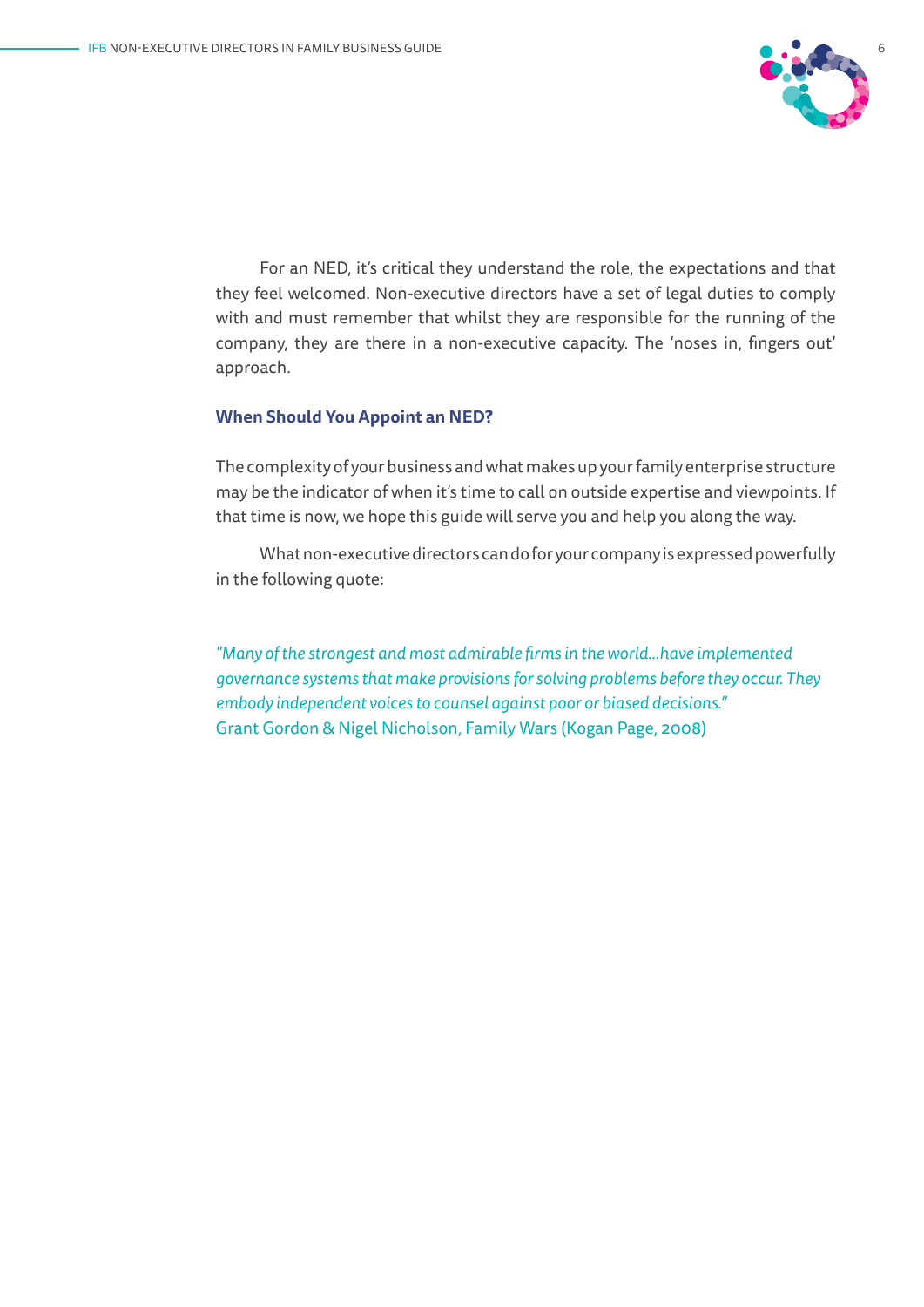

# RECRUITING AND APPOINTING NEDs

Many of the conversations we have with members, advisers and others about non-executive directors, are focused on the recruitment of said directors. Family businesses want to feel certain they get this as right as possible. That the NEDs they appoint understand them and their values and that they create the best possible circumstances for the appointees to be successful. In the following section, you'll find expert views and practitioner insights on this part of the process written from different perspectives.

### **Appointing Independent Non-Executive Directors**

By Rhian-Anwen Hamill, Managing Director, RAH Partners Ltd.

Family businesses from large to small have been reviewing governance policies and structures over recent years with a view to strengthening boards with the right non-family non-executives. For some, the challenges brought about by the ongoing Covid pandemic have amplified any concerns they might have had; the pandemic has brought their needs more sharply into mind.

At the same time, senior non-executive candidates are more interested in family businesses than at any time in the last several decades, attracted by the perceived long-term horizons, the aversion to debt typically seen in family businesses and a perception of strong 'values' driving the business. These seek to balance commercial returns with important 'soft' – but key – aims. This positive backdrop makes for a richer environment of candidates from which to choose.

Before approaching candidates, families must be prepared to spend a considerable amount of time in discussions with their advisors, particularly if this is to be the first non-executive appointed. As well as discussing the parameters of the role, the family business should be able to articulate the culture of their firm and family, the 'rules' (over and above the articles of association, for example if there is a charter) of the family, the business and its ownership. During this consultation or briefing period, the family should be encouraged to make explicit what might be 'known' within the family but which is often taken for granted, hard to articulate or unspoken – but which is precisely that which external advisors and candidates need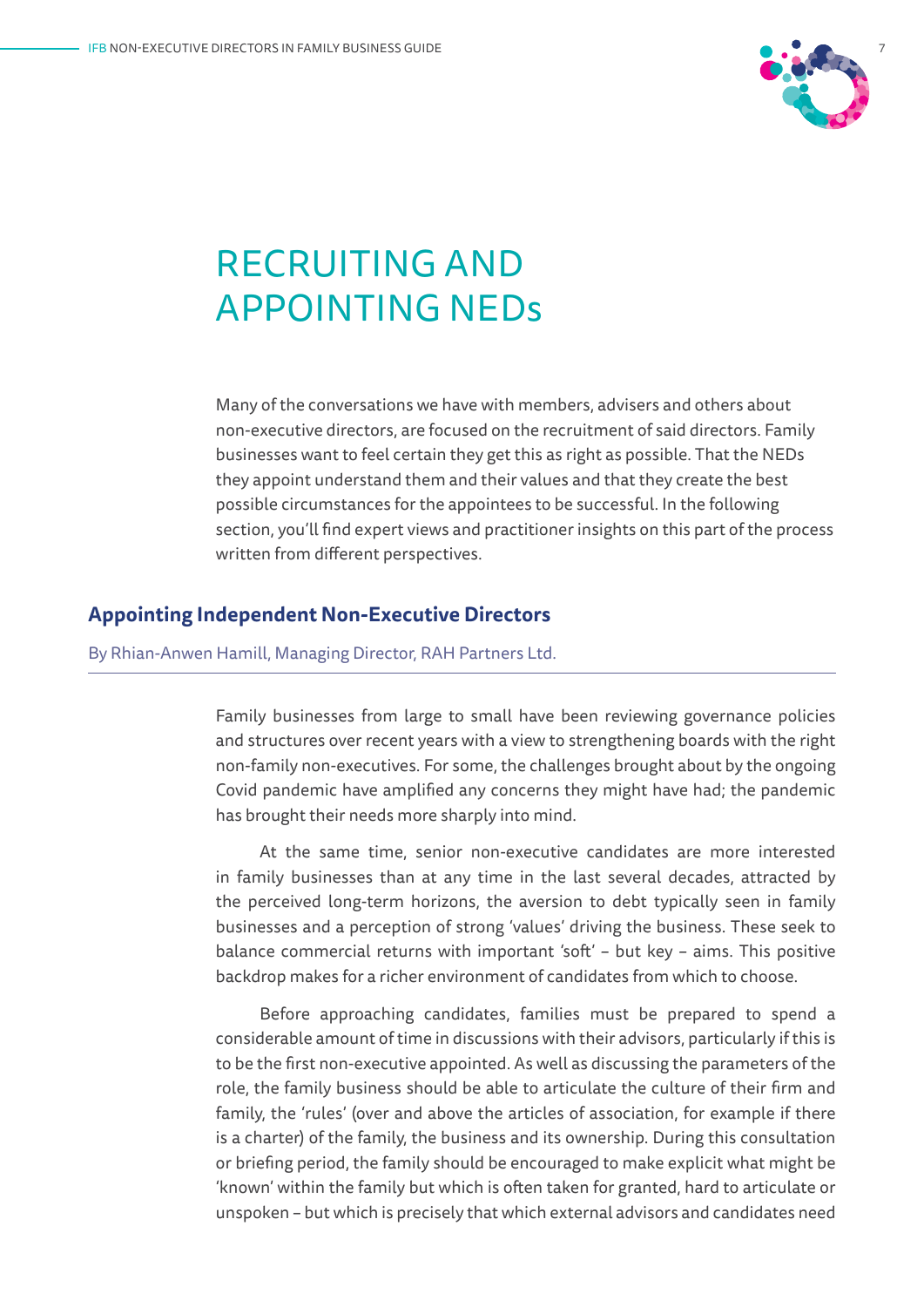

to be aware of if the external appointment is to succeed. Most family businesses have many written and unwritten rules of how the family operates; it is important to have a good understanding of these for successful recruitment to take place. This is also a good time to fully air any diverse views about the appointment: this can be hugely beneficial even if they are conflicting. A careful and well-run process with transparency and trust at its heart, which explores and does not close down debate raised by the feedback from seeing candidates, should synthesise these diverse views and provide a way forward if handled skilfully.

It is important that a non-executive director, as well as having the skills and experiences stipulated by the family, be an individual who is able to speak with both integrity and diplomacy with the family. Anyone perceived as overly 'political' in their past can be disruptive. In family businesses more than any other types, being able to show that fairness has been a guiding principle of every part of the process of appointment is key.

Investing time with recruiters so they can advocate persuasively is important. Giving them time to get to know candidates and reference them adequately is also important. Good recruiting is an incremental and painstaking process and it takes time to do it well.

Generally, the recruitment process for non-executives takes several months and is carried out on a fixed fee basis. Candidate compensation depends on the time commitment and the size of the enterprise as well as the experience of the successful candidate. Fees are generally lower than in recruiting executives.

### **Key Issues Families Most Need to Think About: Tips for Success**

#### By Susanne Thorning Lund, Partner, Chair & Board Practice, Odgers Berndtson

You believe your family business could benefit from an NED's guidance, wisdom and advice, and that he or she could act as a valuable checks and balances on your business and leadership team too. But is everyone aligned on what they expect from that NED?

It is inevitable that there will be nuanced preferences and priorities amongst family owners, directors and the managers of a business. Their personal experiences, aspirations for self and their families, and the role they hold in the business will all influence their opinions.

Critically important to ensuring the successful contribution of NEDs therefore, is that careful thought is given to what you expect of that newcomer. Remember too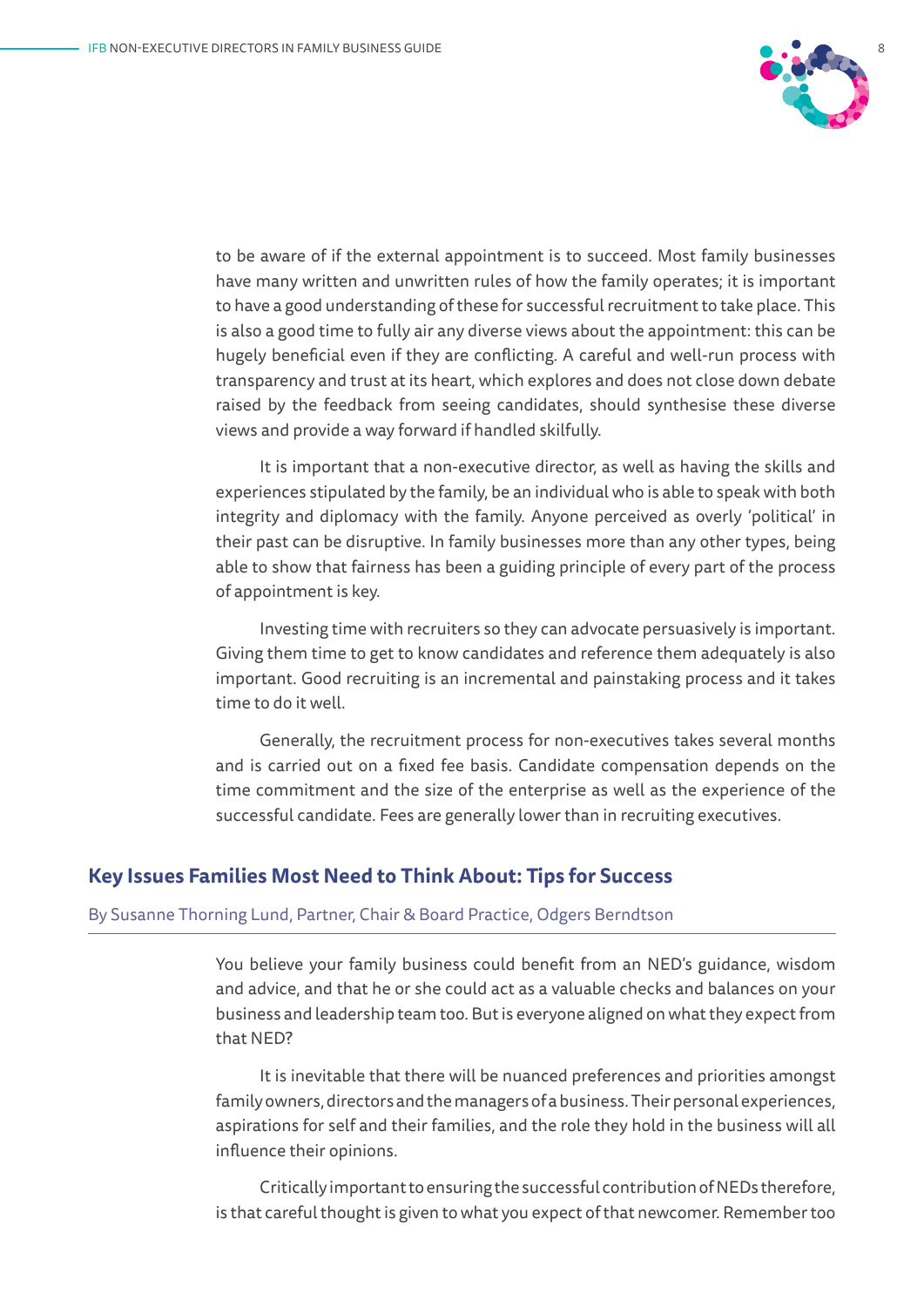

that immediate business pressures will look different next year; an NED is not just for now, but for five-or-more years ahead.

### **Family Non-Executive Directors**

Family NEDs are regarded as the custodians of the values, ethos and culture of the business. But their role can be a delicate balancing act. As directors, they carry fiduciary responsibility for the totality of the business and have equal obligation to all the businesses' many stakeholders – the employees, customers, suppliers and others.

Visible to all, family NEDs can become the lightning rod for other family members' ideas or grievances. They can be the go-to person for management who may seek to influence the decision-making of the family.

A family NED doesn't just represent one branch of a family, therefore careful consideration should be given to selecting family NEDs. Clarity of role is essential, all the better to help distinguish family relationships from business relationships.

### **Independent Non-Executive Directors**

When appointing non-family NEDs (iNEDs), it is an understandable default to prioritise someone who has worked in a family business environment before. But the ability to influence sensitively and effectively exists in other multi-stakeholder environments.

It is a delicate balancing act to find individuals who will be sympathetic to the DNA of the family ownership, yet also be prepared to challenge family views sensitively. Emphasis must be on securing an individual with whom the board can build a trusted, long-term relationship. A willingness to engage beyond the boardroom is an essential ingredient, enabling the iNED to pick up the 'mood music' in the business and amongst the shareholders.

But iNEDs are not family and whilst they build respect and trust, the indispensable value that they bring, aside from heightened performance monitoring and breadth of perspective and guidance, is their objectivity and impartiality. From the point of view of the iNEDs, they would wish to be assured that the family is willing to listen and that they are able to express their views; how open and transparent are you prepared to be?

Appointing NEDs to a family business is undoubtedly complex. Reaching consensus on what is sought can be difficult. What mechanism does the family and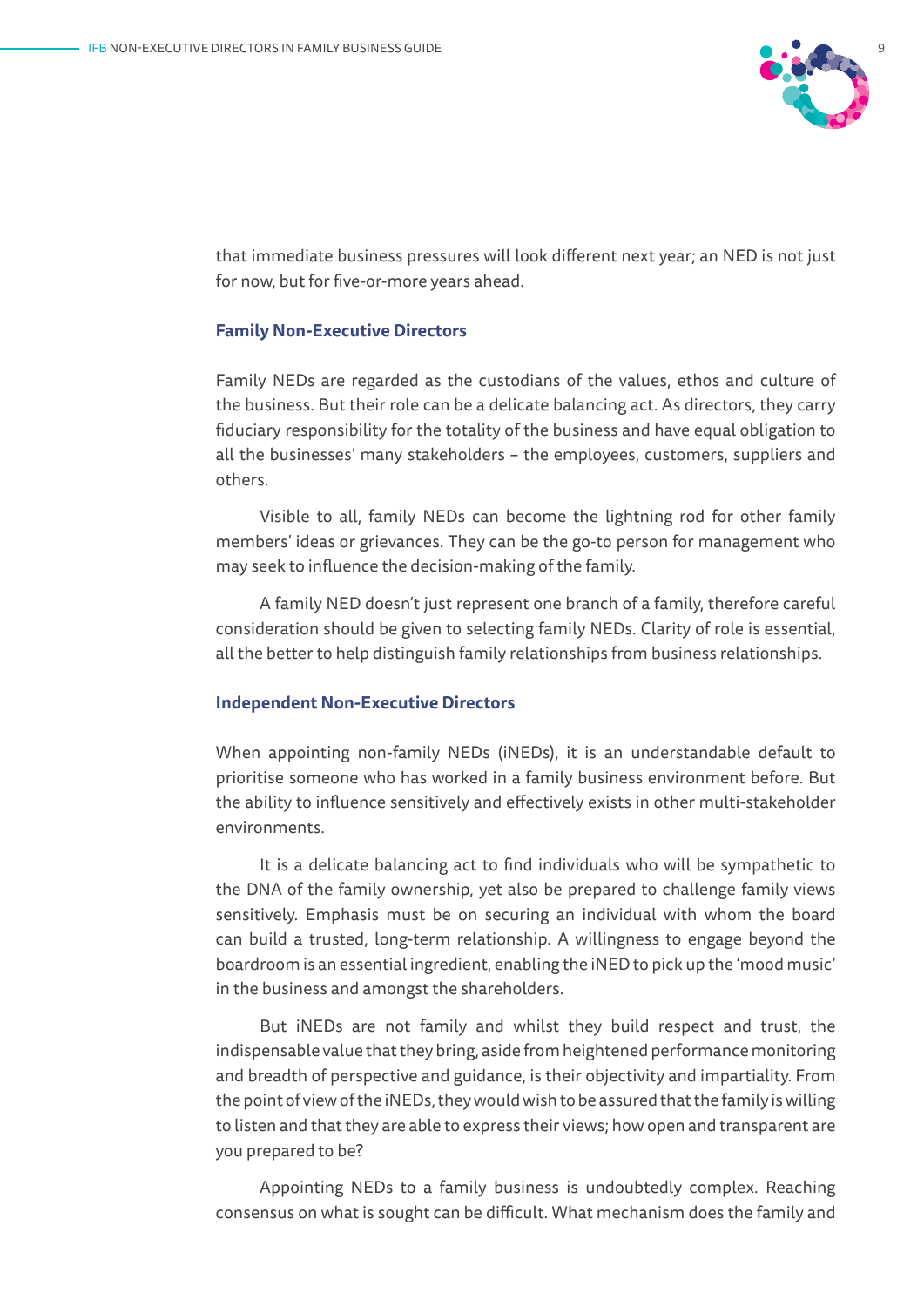

board have for objectively evaluating the family's and the business' requirements over the medium/longer term, which will help to define what 'good' looks like in an NED? Will the chairman facilitate that discussion, or could an independent external advisor be beneficial?

I believe, that handled with sensitivity and with clarity of purpose, an iNED can be a valuable addition to any family enterprise.

### **The Role of the NED**

### By Richard Lane, Partner, Farrer & Co LLP

Over many years of advising family-owned businesses, various thorny issues have arisen in respect of the appointments of independent NEDs to the board. The introduction of an NED has generally been a very positive experience for both company and individual but there are times when this has not been the case and the following are a number of areas to address in order to avoid failures. I have set them out in broad chronological detail across the appointment.

- → **What are you looking for from your NED?**  (This is considered elsewhere but I make no apologies for repeating this here.) Significant thought should be given on a regular basis as to why a board might benefit from the appointment of a new NED; what are the areas that are not being addressed by the current directors? Can you find an individual to take on these responsibilities? NEDs are usually appointed for their personal qualities, experience and specialist knowledge.
- $\rightarrow$  Get used to being constructively challenged We see many businesses where the existing directors have not historically been subject to robust and detailed challenge in respect of the business and its operations. The board must now be willing to be actively challenged by the NED. That is his or her role. The ability for the executive directors to listen to and take on board constructive criticism is key to the success of the NED appointment.
- $\rightarrow$  **Set the scope of the NED's responsibilities** Before the appointment, it is vital (for both sides) to agree a clear written scope of the NED's role and responsibilities. Test the NED. We have seen directors being appointed believing their role is completely different to that envisaged by the board.
- → **Bringing external perspective** Your NED is expected to bring external insight and the benefit of their wider commercial experience to the board table. There is an expectation that the NED will have a role in sharing that knowledge with fellow board members.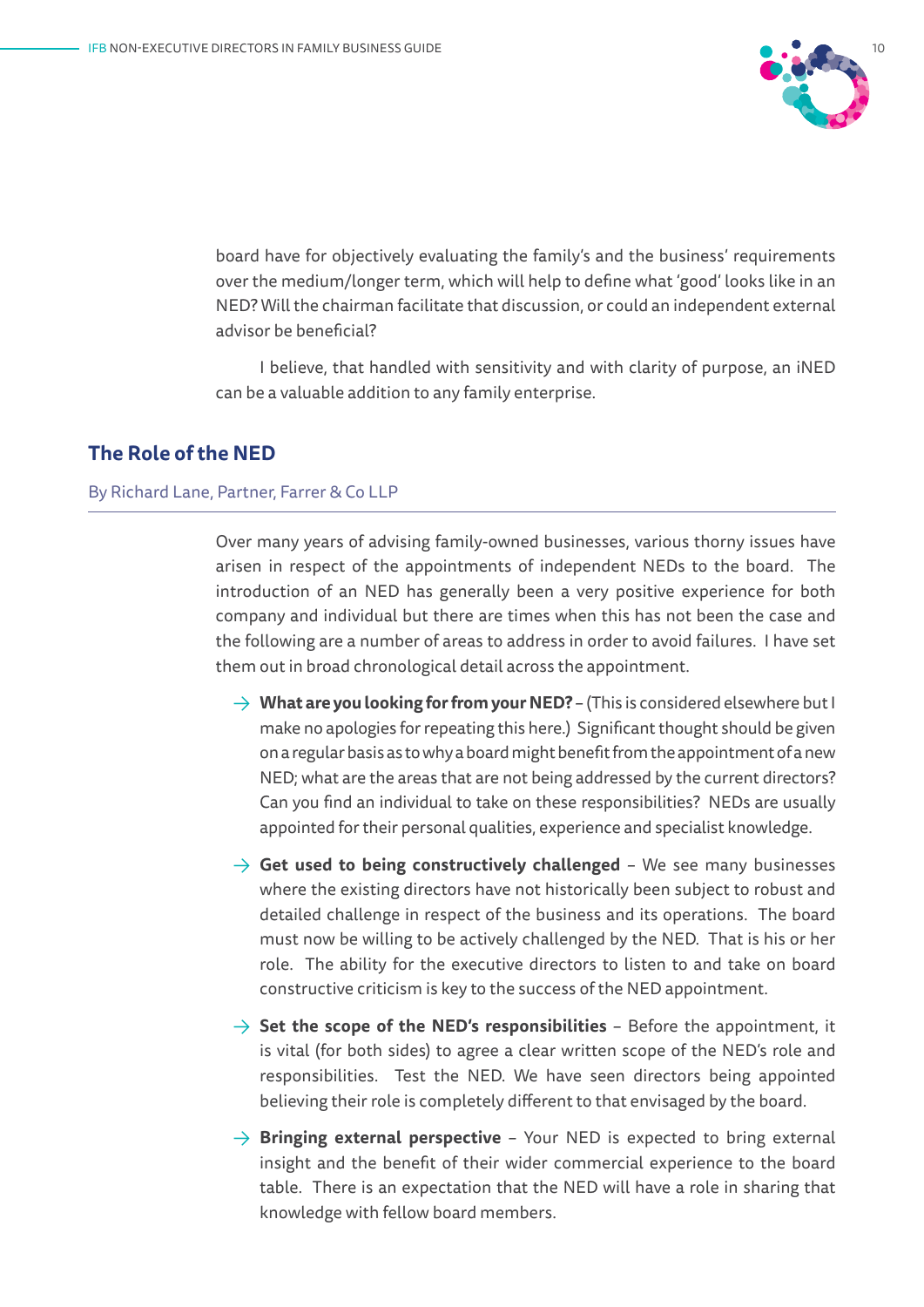

- $\rightarrow$  **Introduction to the business** any NED should want to see the business, walk the floors and meet the management before and during their appointment. This should be organised by the board.
- $\rightarrow$  **Initial period** In the appointment letter, agree that during an initial period it is possible for either party to walk away at short notice. There are times where the role or the chemistry just does not work. Agreeing a long notice period from day one can be an expensive mistake.
- $\rightarrow$  **NEDs have a shelf life** NEDs need to maintain their position of independence. We have seen over time that a number of independent NEDs lose their objectivity. That is the time for termination. Often there is agreed a maximum tenure in the initial appointment letter, perhaps an initial term of three years and the possibility of a maximum of one further term thereafter.

### **The Role of the NED**

### By John Dunn, Independent Director

The crucial role of the independent NED should take account of the following:

- $\rightarrow$  To enable NEDs to play a productive role in helping a family business grow, the company ought to have both a plan for growth against which individual decisions can be evaluated and a decision-making process fit for purpose. Perhaps the most important role of the NEDs is to make sure these foundations are in place and that they evolve as circumstances warrant.
- $\rightarrow$  On a periodic basis, the board ought to pressure test the growth plan and NEDs should play an active role in helping both anticipate/identify obstacles to achieving the plan and commercially sensible paths around the obstacles. Having truly independent NEDs improves the chances that this review process will be productive and not just an echo chamber exercise.
- $\rightarrow$  As part of its pressure testing role, NEDs should take the lead in exposing the business to informed outsiders able to provide a helpful— sometimes even uncomfortable— perspective on industry and economic/social trends relevant to the business. This is necessary to help overcome the reality of many family businesses that neither the owners nor the executives have extensive experience outside the silo of a single business/industry. Doing this often requires persuading the family and executives to give outsiders a 'peek inside the tent.' This is hard but it is an effort worth making.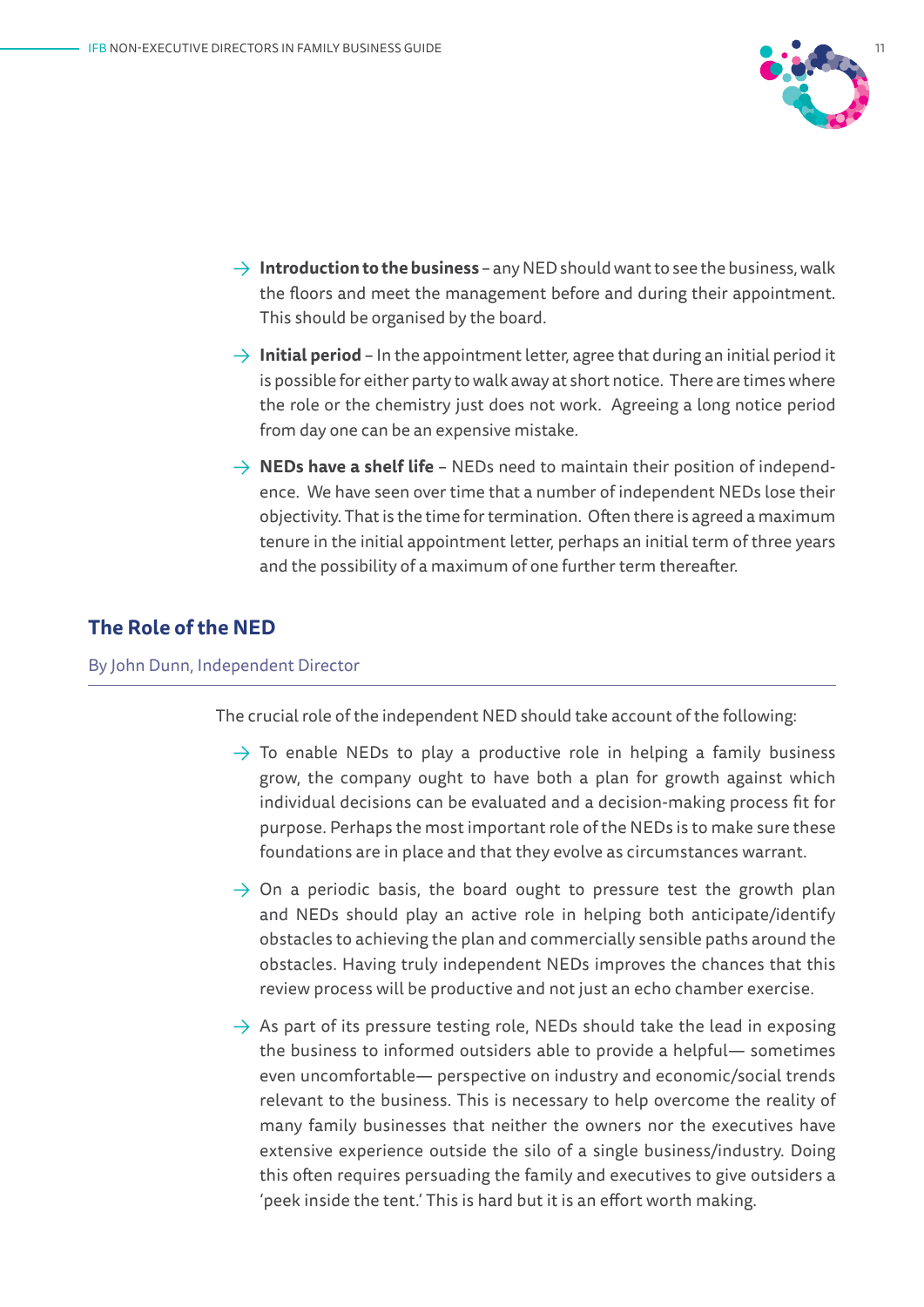

- $\rightarrow$  As 'they' say—hope is not a plan. So, while financial projections and mission/ value statements are useful, should be reviewed by the board regularly and help inform decisions, they are not a plan and should not be regarded as such.
- $\rightarrow$  In many family businesses, NEDs must be involved in balancing the needs of the business with those of the family. To do that well requires NEDs able to recognise that the needs of business and family might differ and a family willing to provide candid guidance about its needs. Independent NEDs likely have greater ability to lead the balancing effort since they have greater freedom to be objective.
- $\rightarrow$  A decision-making process fit for purpose is one based on well organised, professionally prepared background materials containing both relevant details and clear identification of what the executives believe to be important all presented on a timely basis so that NEDs have a fair chance to review and reflect. In general, I believe listed companies are well ahead of family businesses when it comes to decision-making processes that is fit for purpose. NEDs should focus on closing this gap.
- $\rightarrow$  As a board member, I am inherently suspicious of presentations which are long on detail and short on headlines. They create concern that there is either a desire to hide important facts by burying them or an inability to differentiate between wheat and chaff. Neither is a happy conclusion to draw.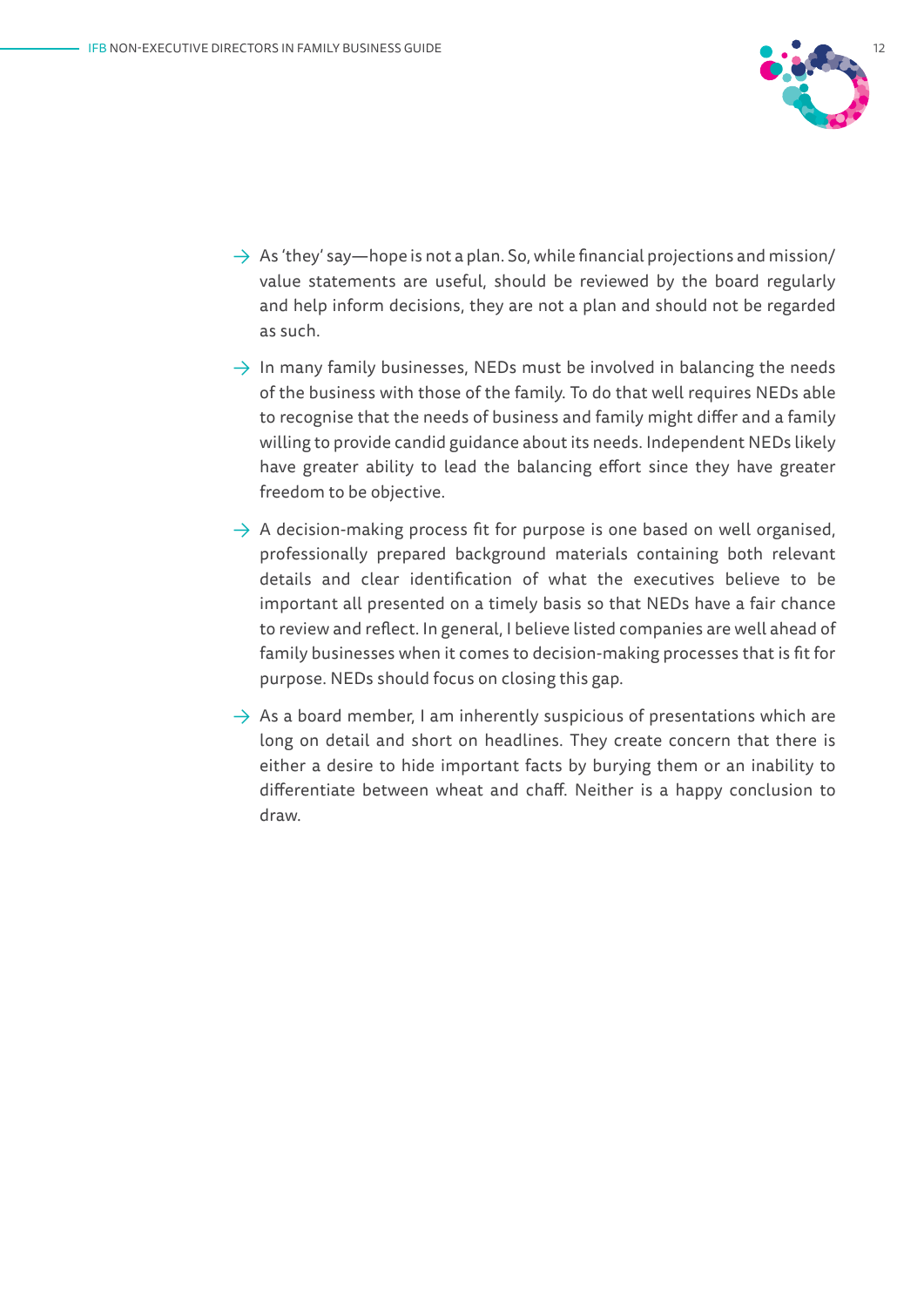

### INTERVIEW

Interview with Martin Radvan, Non-Executive Director, Chipita SA, Global Advisor Economics of Mutuality Foundation (Geneva), Mentor & Consultant

**Q: You have worked with family businesses in executive and non-exec capacities for many years. Given your experience, what would you say are the most important things family businesses should look for in an independent non-executive director?**

A: The primary criteria of experience, diversity, interpersonal skills etc, are of course the same as in any NED appointment, so I will focus on those that are important for a private business. There is no single answer but the primary factor should be firstly to establish what 'evolutionary stage' the business is at. A 'first generation/start up' may require specific business skills to enhance the family entrepreneur, to fill gaps in their commercial experience or to bolster a unique business need. A 'second generation' phase could likely be looking for advice/skills supporting expansion; e.g. geographic, channel etc or specific commercial experiences, enabling them to advise/assist during this stage of the business. A mature family business should look not to replicate professional executive management skills, but to bring in experience and challenge from more diverse external sources providing fresh perspectives on what can be a relatively closed environment or bringing expertise on specific business strategies or challenges.

### **Q: What, in your experience, are the potential pitfalls when family businesses appoint independent NEDs?**

A: The most obvious pitfall is to appoint a 'quasi-CEO.' Someone who is qualified and perhaps feels they should be running the business. This is damaging for both parties and can lead to significant disruption. Another potential pitfall is to appoint only retired company executives, as this can in turn lead to a very closed environment.

From the independent NED perspective, the most common pitfall is to attempt to 'play' the family dynamics. Families are by nature complex and it's very unlikely that any external party will grasp the agenda and nuances involved in family decisions. Not being part of that family process over years will make it impossible to fathom all the drivers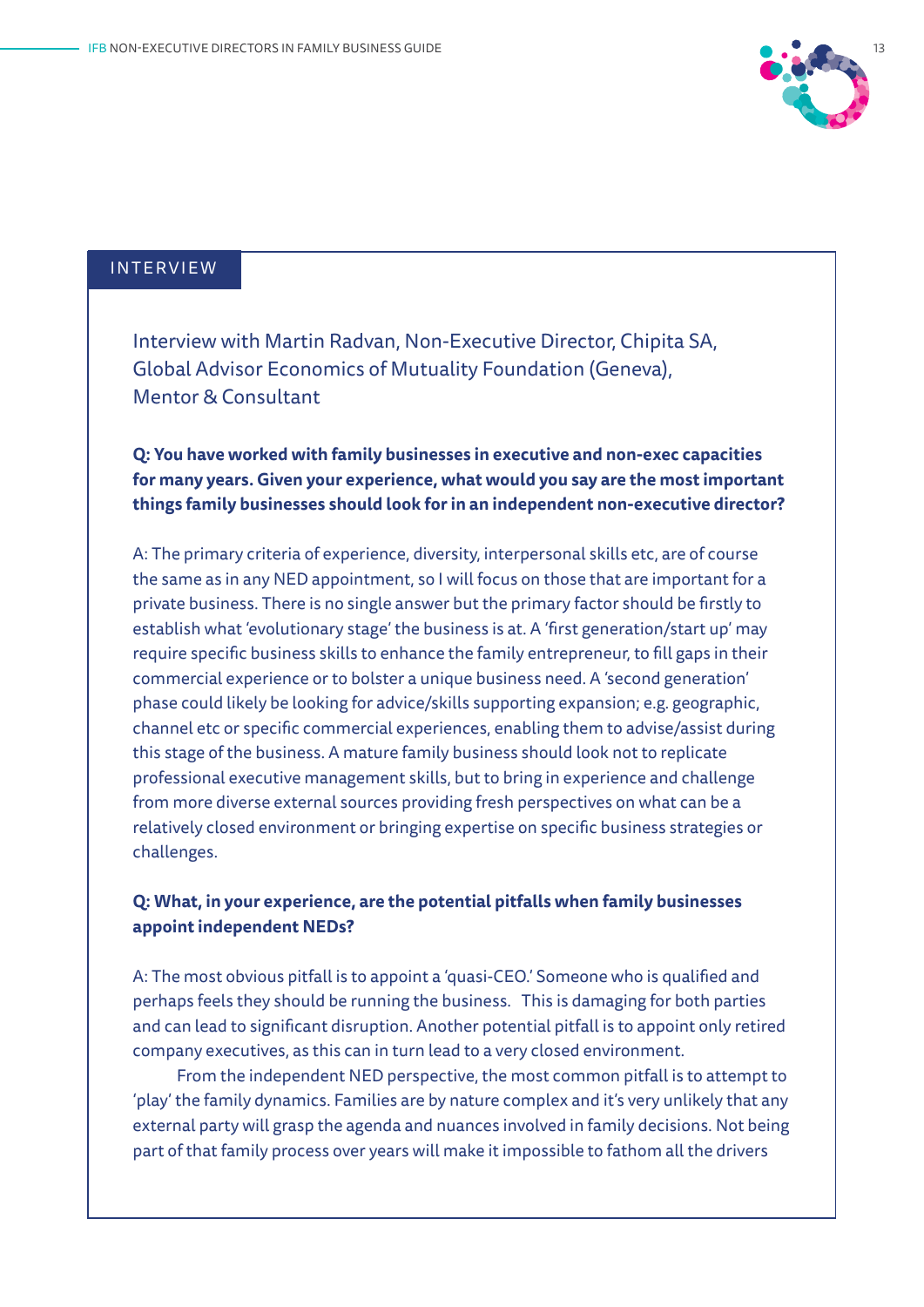

in the discussion, so it is vital for the independent NED to state their open opinion as a business person reviewing the business case in front of them.

### **Q: What are your key recommendations to family businesses who are looking to appoint their first NED?**

A: As stated earlier, be very clear as to what stage of evolution your business is at and what are your next three-year ambitions? Then look for someone who can support/ advise in these areas or bring fresh insights and perspectives to an enduring business opportunity or challenge. Chemistry with the board/owners is of course vital, but guard against perceived factional appointments or favourites.

### **Q: Finally, what has most surprised you about being an NED?**

A: Coming recently from a very 'hands on' operational role, my personal learning has been the broader horizon and timelines required to advise effectively. This is coupled with the recognition that, despite the extreme diversity of industry, language, geography, and business stage etc, there are striking similarities between the dynamics within various boards.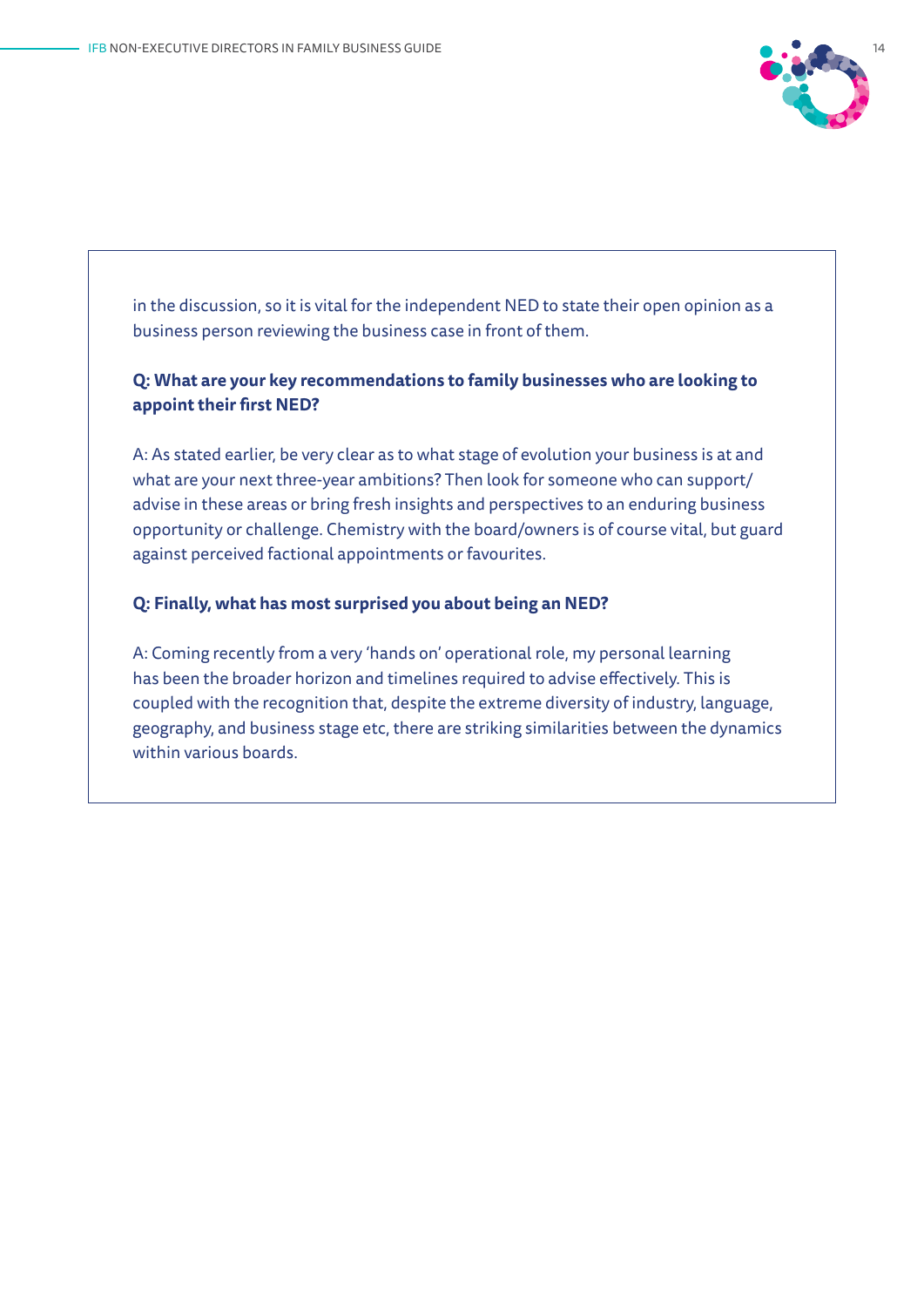

### DUTIES AND RESPONSIBILITIES

Board directors are legally responsible for running the companies on whose boards they serve; their role therefore comes with a set of duties and responsibilities both on the part of the company and the director him or herself.

A board of directors owes its primary responsibility to the company and its shareholders. In legal terms, this duty is known as a fiduciary duty. Fulfilling a fiduciary duty typically requires more than would be required to meet a normal duty under the law.

According to government guidance (gov.uk), it is in return for the benefits of limited liability that a company must be open and transparent. Board directors are registered in Companies House and a company must send information about its activities, annual accounts and who controls it to Companies House. It must also give details of its directors, who as mentioned above are responsible for the running of the company. A company is expected to keep these details up to date during its lifetime.

The Companies Act 2006 identifies the duties of a director of a company as follows:

- $\rightarrow$  **Duty to act within powers** this means to act according to the company's constitution and that a director should only exercise their powers for the purpose for which they were granted
- $\rightarrow$  **Duty to promote the success of the company** a director must act in what he or she believes to be good faith to promote the success of the company, for the benefit of all its members
- → **Duty to exercise independent judgement** this does not prevent a director from acting in accordance with a company's constitution or agreements the company has entered into
- → **Duty to exercise reasonable care, skill and diligence**
- → **Duty to avoid conflicts of interest** a director of a company must avoid a situation in which he/she has, or can have, a direct or indirect interest that conflicts, or possibly may conflict, with the interests of the company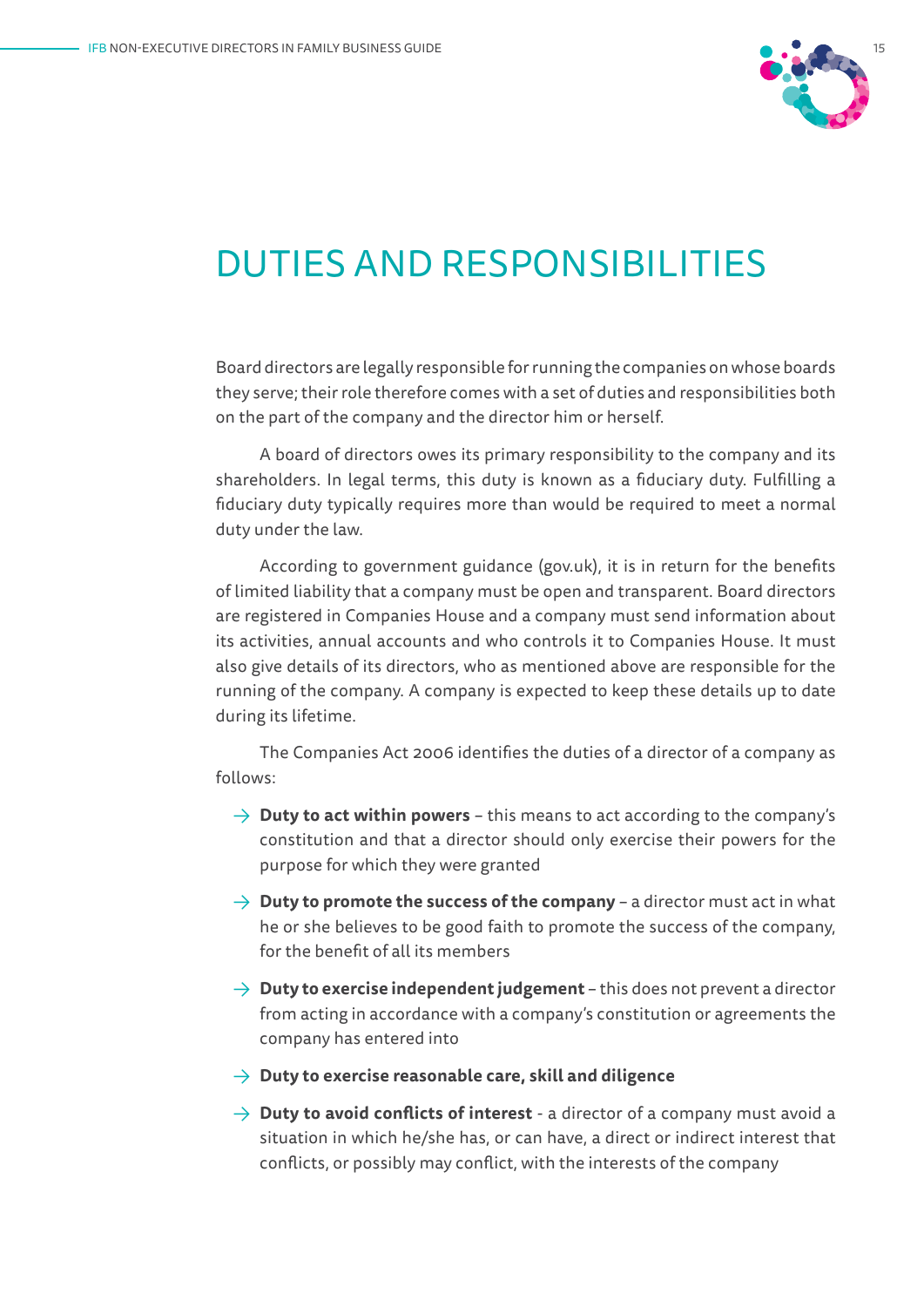

→ **Duty not to accept benefits from third parties** – a director of a company must not accept a benefit from a third party conferred by reason of his/ her being a director, or his/her doing (or not doing) anything as director

### → **Duty to declare interest in proposed transaction or arrangement**

Additional information about the above duties and responsibilities can be found [here.](https://www.legislation.gov.uk/ukpga/2006/46/part/10/chapter/2)

The above lists the legal requirements of a board director. The contributions that a director makes to a board often go beyond these legal obligations and are covered widely in other segments of this publication.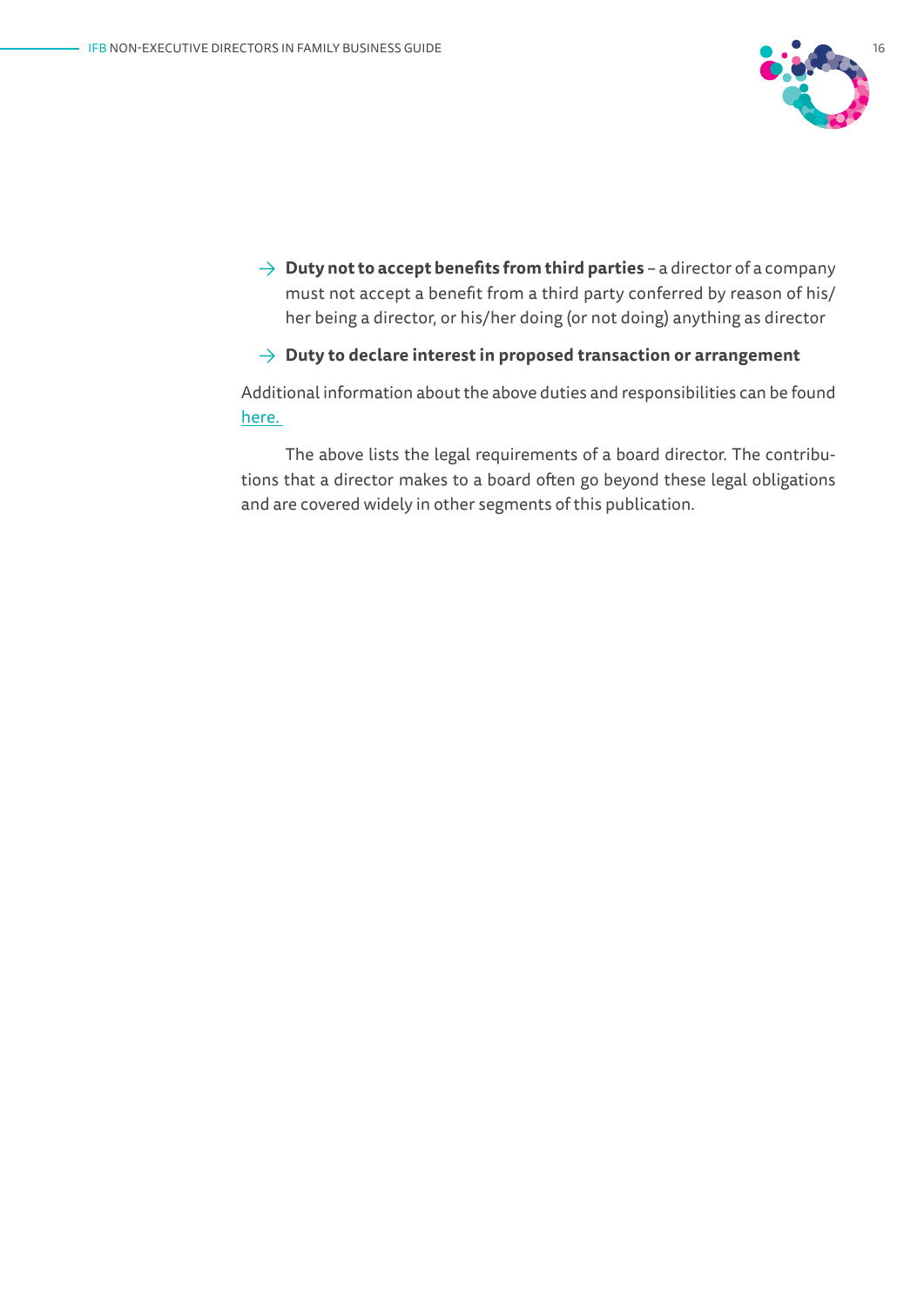

### PAY AND POLICIES

Many things make someone join a company board as a non-executive director and whilst conventional wisdom suggests that you should not appoint a non-executive director who needs the money, pay is an important factor in the type of talent a company is able to attract.

The IFB recently carried out a benchmarking survey to assess what factors influence non-executive director fees. Whilst geography, age of the firm or sector didn't have a significant impact on pay, the turnover of the company and the number of directors on the board did. The higher the turnover, the larger the board and the larger the fees paid to the non-executive director.

### **Non-Executive Director Pay in Family-Owned Businesses**

### By Carl Sjostrom, Founder, Viti Solutions

To attract and retain non-executive directors means offering suitable individuals an attractive opportunity to give up their time and expertise, as well as backing the business with their reputations. At first glance the fee structures tend to be simple: since these are not employees one typically pays a flat fee for board membership and may add to this where there are additional duties. Many companies use simple rules of thumb to determine fee levels, such as estimating the time requirement and multiplying it with a notional professional services rate, or paying in line with market data for a group of similar organisations. However, like with all remuneration, spending some time on the design may improve the quality of talent that can be attracted and the cost-effectiveness of the reward.

Most NED pay practices are derived from institutional investors' requirements, which may or may not be optimal for a family-owned business. For example, institutional investors prioritise independence from both management and shareholders, whereas a family may value qualities, such as proven trusted advisors, individuals that have expertise and experience that is rare or expensive, or someone who can act as an ambassador for the firm. Quoted companies also have accountabilities to a broad set of shareholders and are scrutinised in a different way for which there tends to be a premium. Simply budgeting time or looking at market data may therefore not be optimal when determining fees and the expected contributions of NEDs may not be as uniform for a family firm.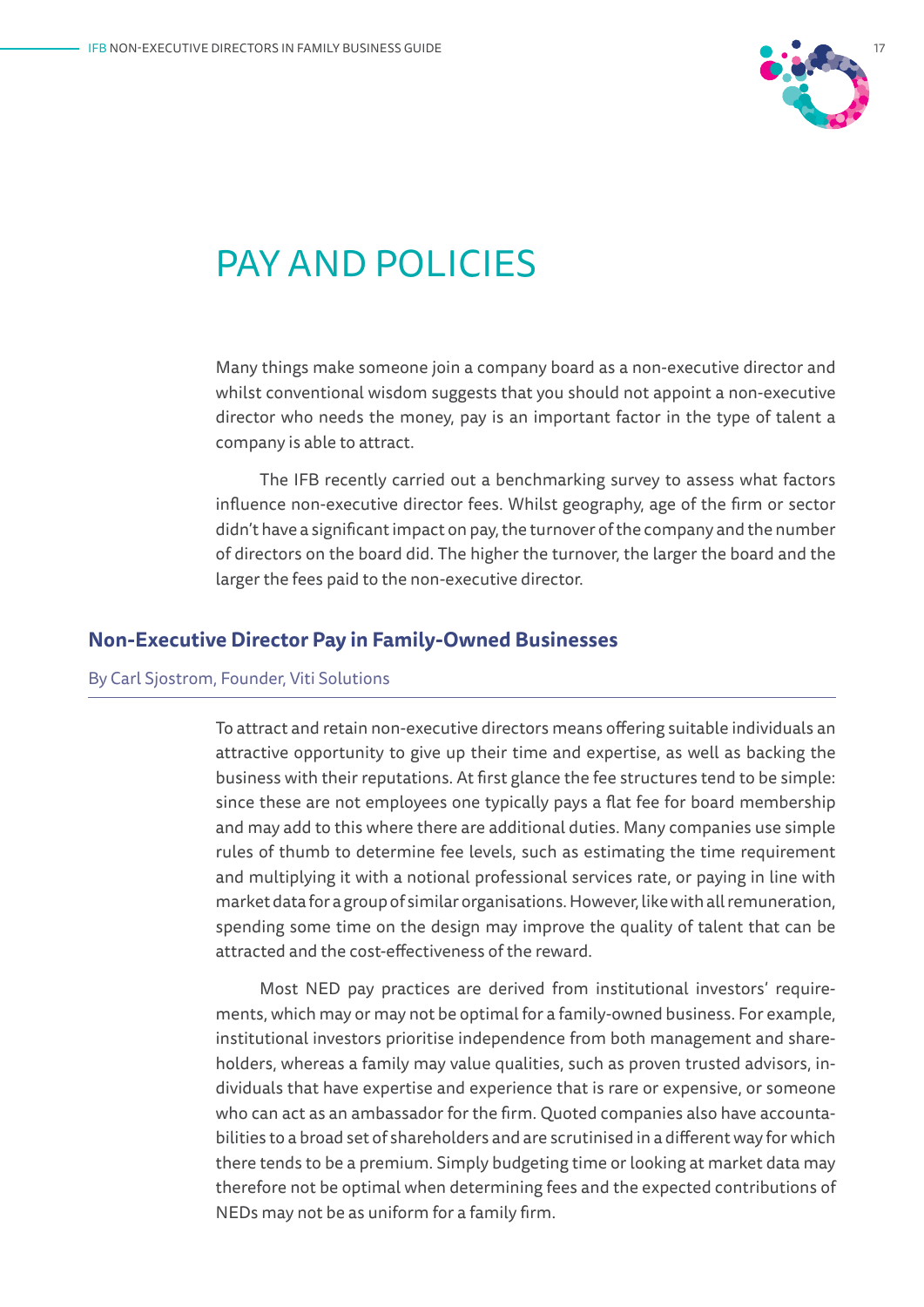

What the NED brings to the table tends to put the most pressure on fee differentiation within the board, but the role of the board itself tends to impact the positioning in the market. This is why the oft quoted correlation between size of company and NED fee rates often fails for many private companies, as there may be a premium or a discount depending on what the family needs the board to do. For example, the board may do less of the conventional oversight duties and instead be tasked with taking an invention from concept to commercialisation, preparing a sale or to only have partial oversight. Hence, some companies will need to pay differently to others - and some may want NEDs to participate in the firm's value growth whilst others will see incentive participation as a distraction. As with executive pay, the 'franchise' of the business vs. that of the individual NED will also matter greatly, i.e. who adds to the standing of the other?

The other aspect that families often struggle with is the governance of fees. Examples of points of friction are when family members have board roles, when an NEDs contribution begins to resemble an executive role and in the recognition of work for different committees of the board. To resolve this requires a robust set of principles and processes. It does not, however, need to be overly complicated. Defining and being clear on how the family wishes to see fees determined, what contributions will be valued and how fees should be delivered will go a long way to achieve a basis from which fees can be developed over time.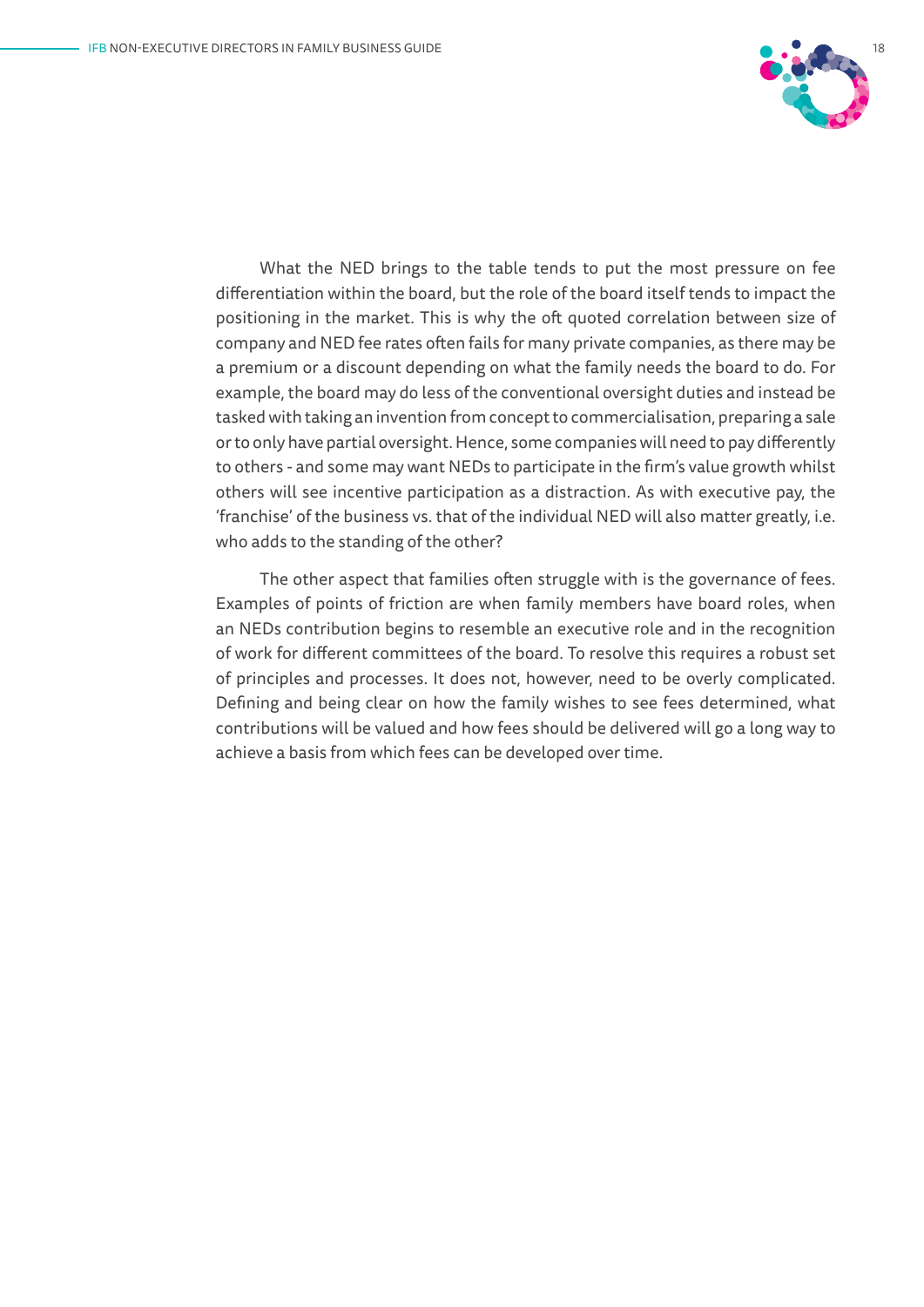

### SECTION 2

### FAMILY AND NON-FAMILY NEDS. WHAT'S THE DIFFERENCE?

In the governance of a family firm, it is key that family and non-family work well together and are aligned around the purpose of the company.

Non-family, or so-called independent, directors and family directors may have the same fiduciary responsibilities but they will interpret their roles differently. There is much to be gained from understanding these nuances and working to enhance them. The same is true for the relationship between the company board and the family/shareholders.

The following segments cover key aspects of the roles of family and independent NEDs and communication between the board and the family.

### **Family and Non-Family NED as the Role of the Lead Director?**

By Carlos Arbesu Riera, Family Business Adviser, Globaliura, and Non-Executive Director

By definition, governance must be separated from management. As we know, in family businesses there is an inclination to have executives on the board serving as directors. That is the reason why the NED´s role is crucial on a family business board.

NEDs can be family or non-family, and each type brings different positive aspects to the board of directors. If possible, family businesses should try to have a good mix of family and non-family NEDs on their boards.

### **Family NEDs**

Family NEDs are especially important on the family business board, because of their natural detachment from the skews of management involvement. But there are other positive aspects to consider:

- $\rightarrow$  Sensitivity about the family purpose to governance: mission, vision for the future (long term) and values.
- $\rightarrow$  Coordination and harmonisation of the different decision-making bodies and help to ensure the functioning of the whole governance system: management, board, shareholders.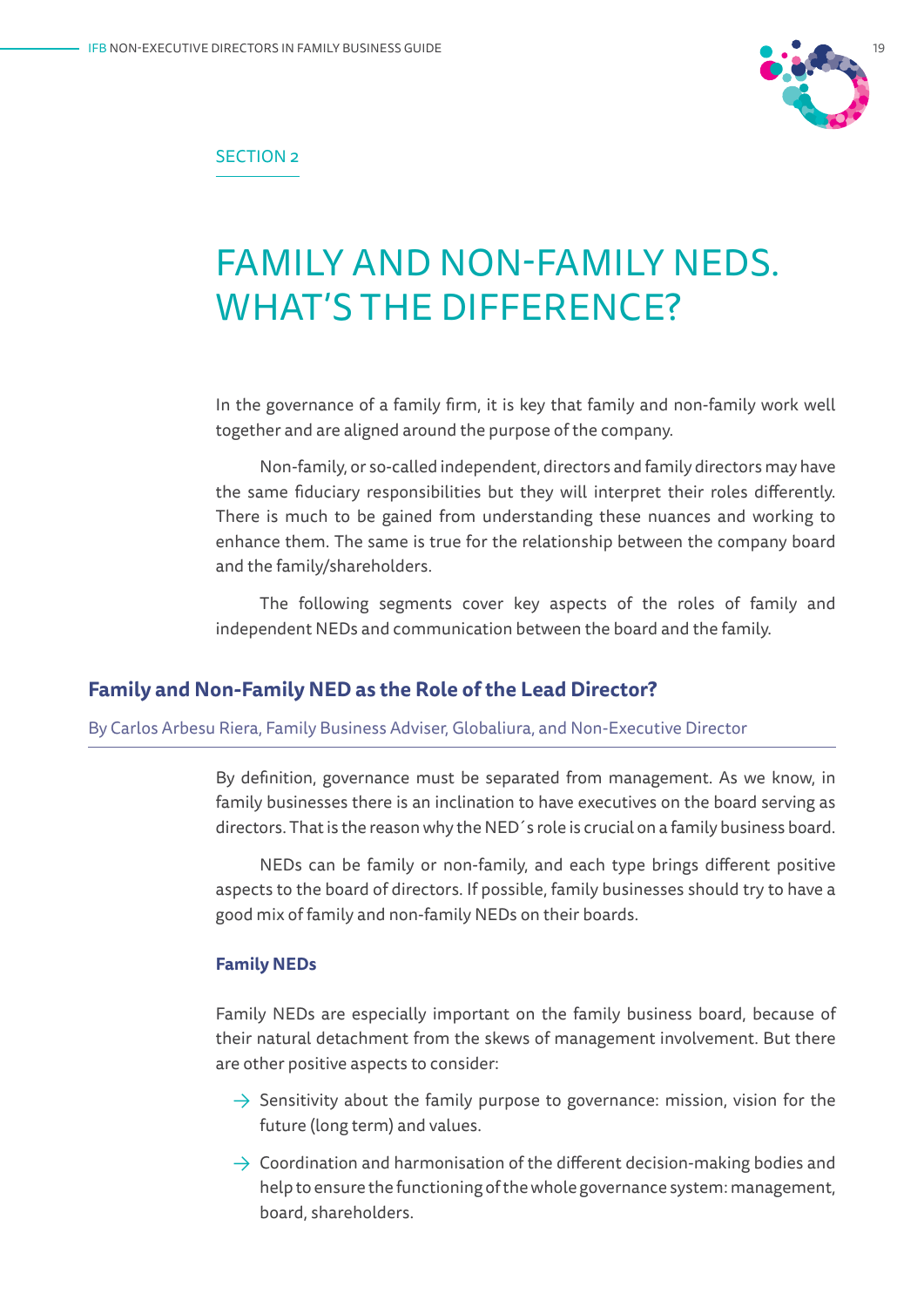

 $\rightarrow$  Family consensus that allows the adoption of fast decisions on important issues and serious matters.

A particular role to consider as family NED is that of the family council chair as a board member.

### **Non-Family NEDs**

Non-family NEDs should be highly relevant for boards as long as they show respect for the independence of its functioning from management and family.

The things you should expect from your non-family NEDs include:

- $\rightarrow$  Skills and experience focused on certain aspects of the business.
- $\rightarrow$  Client focus and innovation, strategy and value creation.
- $\rightarrow$  Knowledge of the business environment, markets and competition.
- $\rightarrow$  Compliance and sensitivity for stakeholder issues and corporate social responsibility.
- $\rightarrow$  Objectivity and impartiality in decision-making.

### **The Lead Director**

A particular role to consider for non-family NEDs is that of the Lead Director. The Lead Director´s role will gain traction in the family business governance field. Its importance relies on two considerations. First, the Chair of the family business board can be a family executive and/or CEO, so in these cases there is a need to bring balance to its role. Second, the Chair of the family business board does not necessarily have much experience in governance and management of boards and directors, so the lead director role should help the chair in the leadership of the board.

- $\rightarrow$  Helping the chair in the setting of the agenda of the board.
- $\rightarrow$  Implementation of best practices of governance: reporting, information, etc.
- $\rightarrow$  Coordinating the NEDs, family and non-family, but especially non-family.
- $\rightarrow$  Leading the evaluation of the board and directors.
- $\rightarrow$  Communication with shareholders and the family council.
- $\rightarrow$  Coaching family members in management and/or board.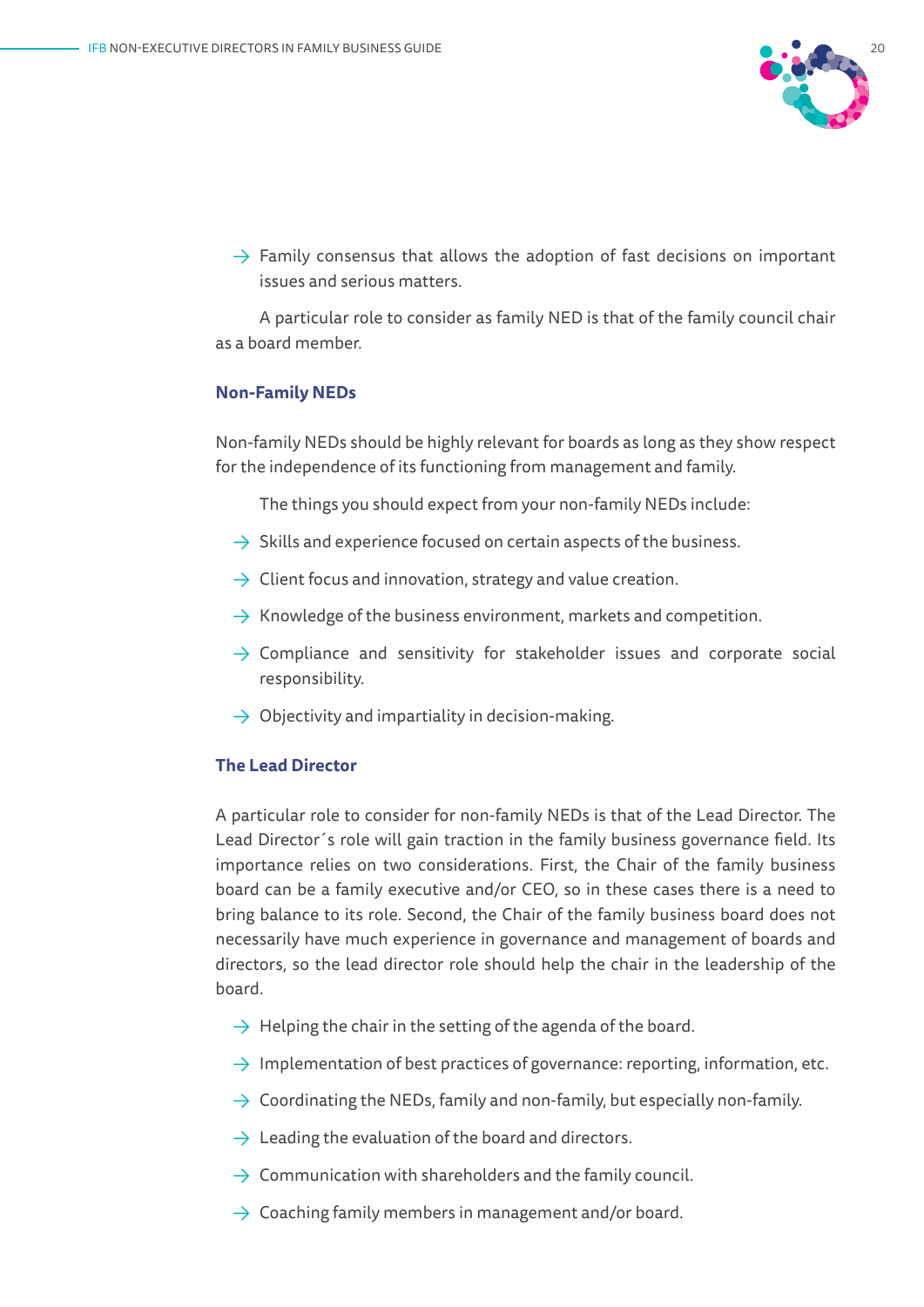

*"For most companies but perhaps especially for family run businesses there can be 'accepted wisdom'" in policy and strategy. These might be approaches that have served well but that might not always be that wise! An NED will help the board use family culture wisely but not necessarily always.*

*A good NED will not be a devil's advocate i.e. challenging for challenges sake, but will have a range of skills and experiences that add breadth and texture to the board. Rather like the herbs & spices in a recipe, a small amount will add a great deal to the final result".*

Stephen Falder, Owner and Non-Executive Director, HMG Paints Ltd

### **Communications Between the Family and the Board**

### By Juliette Johnson, Founder, Juliette Johnson Consultancy

Non-executive directors can be especially valuable in family businesses when they have the opportunity to play a wider role in carefully fostering communication between the family and the business and at times, amongst the family themselves. Their knowledge and objective criticism often bring much needed independence and objectivity to shareholder discussions coupled with their ability to build consensus between generations of the family; the board and family shareholders or its representative family council body; and between family and non-family executives.

With their unique ability to remain completely independent and objective, free from allegiance to any particular family branch or generation, and able to probe sensitive issues in ways that minimise the possibility of friction, NEDs are in an ideal position to enhance communications between the family and the business. Especially as shareholders become more distant and detached from the enterprise, keeping everyone informed and updated is a key part of maintaining shareholder confidence and gives wider reassurance that things are on track.

There will also be times when NEDs are required to help guide the shareholders on 'big-ticket' decisions on which family owners have the final say, such as a change in strategic direction, a big acquisition or a significant change in gearing. As the number of family shareholders not involved in the business grows, NED guidance and independent communication can be a real help in making these decisions and avoiding surprises. Having the NED as a sounding board, providing input, insight and objectivity, can be invaluable.

There may also be occasions where the NED needs to play a role assisting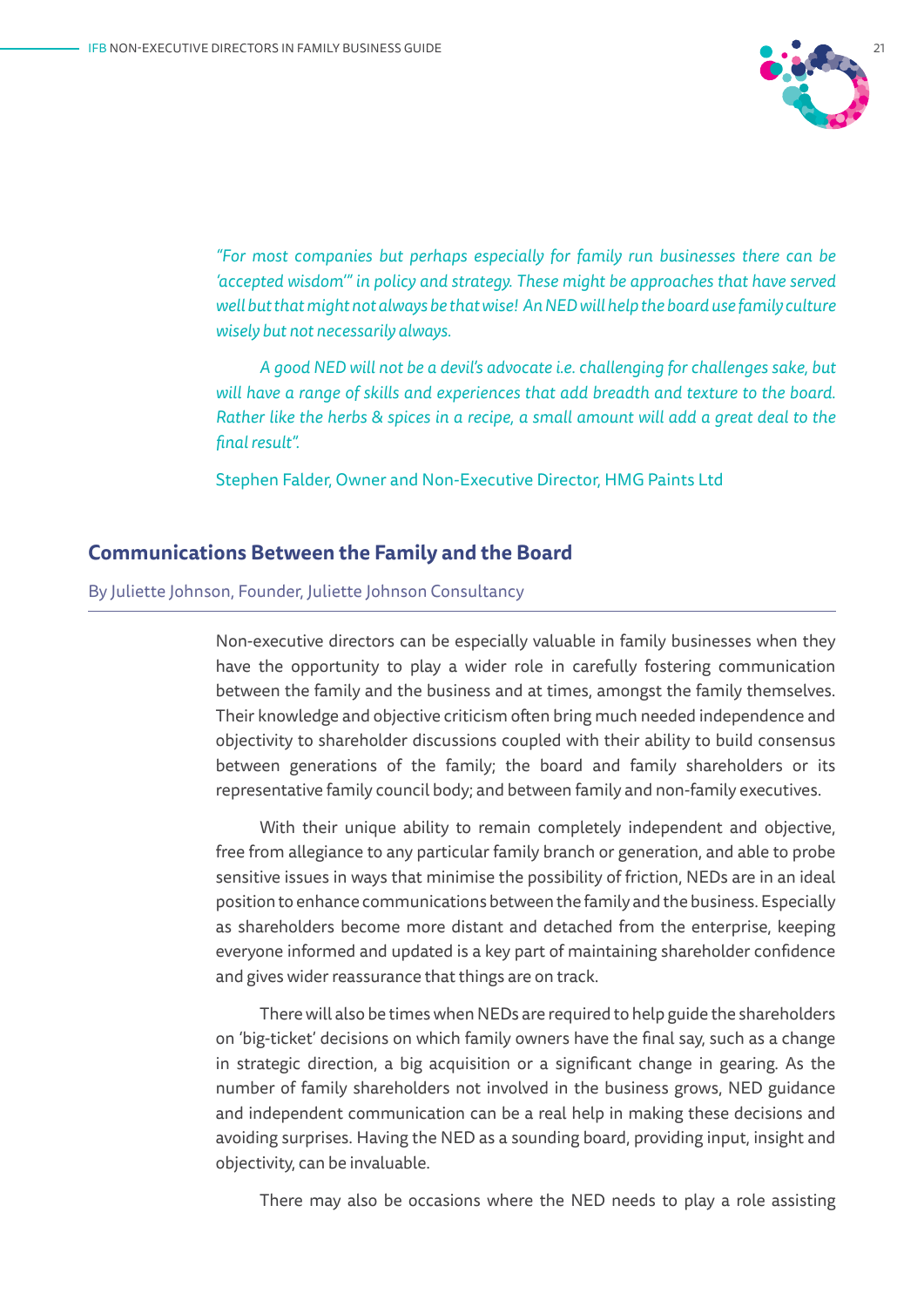

communication between family members within the business itself – disagreements on direction, the younger generation become frustrated or siblings/cousins with different approaches, to name a few. A respected NED is able to help to build partnerships between generations and different branches, ensuring everyone has a voice and feels well represented.

With its particular emphasis on communication, serving as an independent director in a family business is unlike other roles and requires particular skill and subtlety. Being a member of and representative of the board, but also being in a position where they're informed and able to consider the needs and concerns of shareholders, both those on the board and in the wider family, is a unique and delicate role, based on mutual trust and respect.

Not all NEDs can play this unique role but the right kind – one who understands family dynamics and aligns with the family's values and culture, has the ability to make a real impact. From early on, they need to build an understanding of how decisions are made in the family, the impact of the ownership structure and any particular idiosyncrasies that exist. They need to take the time to explore the wider family stakeholder relationships and understand how the family communicates its views to the business. All family businesses have their own style of communicating which may seem somewhat unusual, but the earlier this is understood, the easier the NED will find their feet and the greater the impact they can have in fostering the relationship and enhancing communication between the family and the board.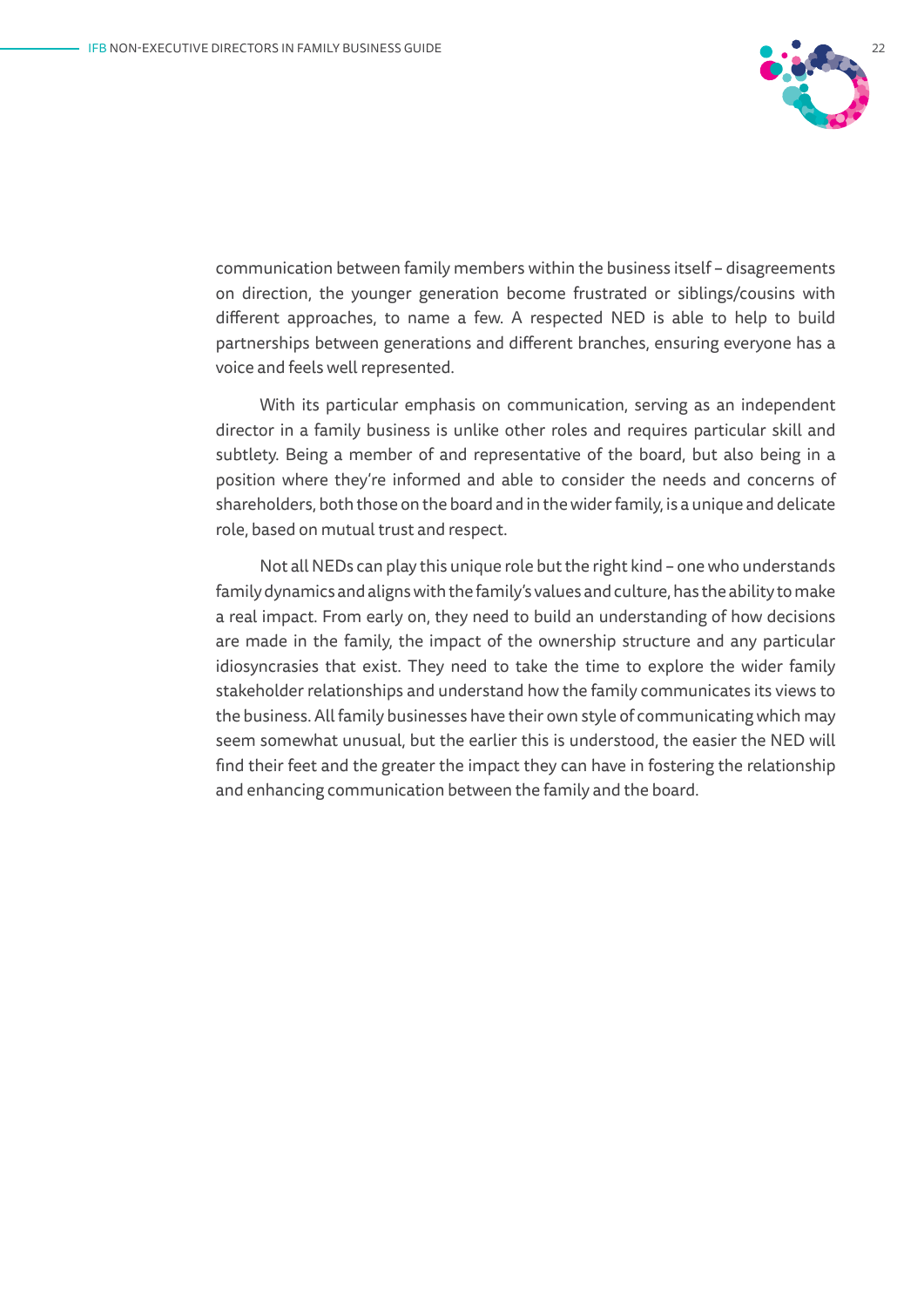

### THE EXPERIENCE

### James Viner, Family Non-Executive Director, EBS Group

James joined the EBS Group board four years ago, having previously been involved in large businesses for the past 30 years and a trustee for a number of charities.

James explains…

We've always had family members involved in running the business as well as independent NEDs. When the final family executive director was contemplating retirement; we developed a family charter with the help of external advisors, set up a family council and established the Family NED (FNED) role to be a bridge between family shareholders and the board. Our family council meets four times a year and the FNEDs attend ex-officio. We are now establishing a 'shadow council', with a view to involving the younger generation. We have 100+ shareholders, many of whom are under the age of 25, so engaging the next generation with the business is very important for the future.

As part of our family governance process, we looked at what shareholders wanted from their business e.g. in terms of investment vs. business activity. This led to a letter from the family shareholders to the board expressing the parameters within which the board should operate such as strategy, acquisitions and disposals, debt levels, dividend policy etc.

### **The Role**

I have a job description that sets out my functions, responsibilities and KPIs. A key element of the role is acting as a link between the board and shareholders.

We have a great team of professional directors and managers. As NEDs, our role is primarily to support the people who run the business and bring outside expertise and perspective. It's also to be a family voice on the board and to represent the board to the shareholders.

Our Chairman, who became non-executive from 1 September 2020, was previously the only family member in a leadership role in the business. Family continuity has for that reason been high on the agenda. We've also had a bit of a restructure recently and there is now a good balance on the board between executive and non-executive members.

#### **Striking the Right Balance**

As I mentioned, we work hard to ensure that shareholders have the right level of information.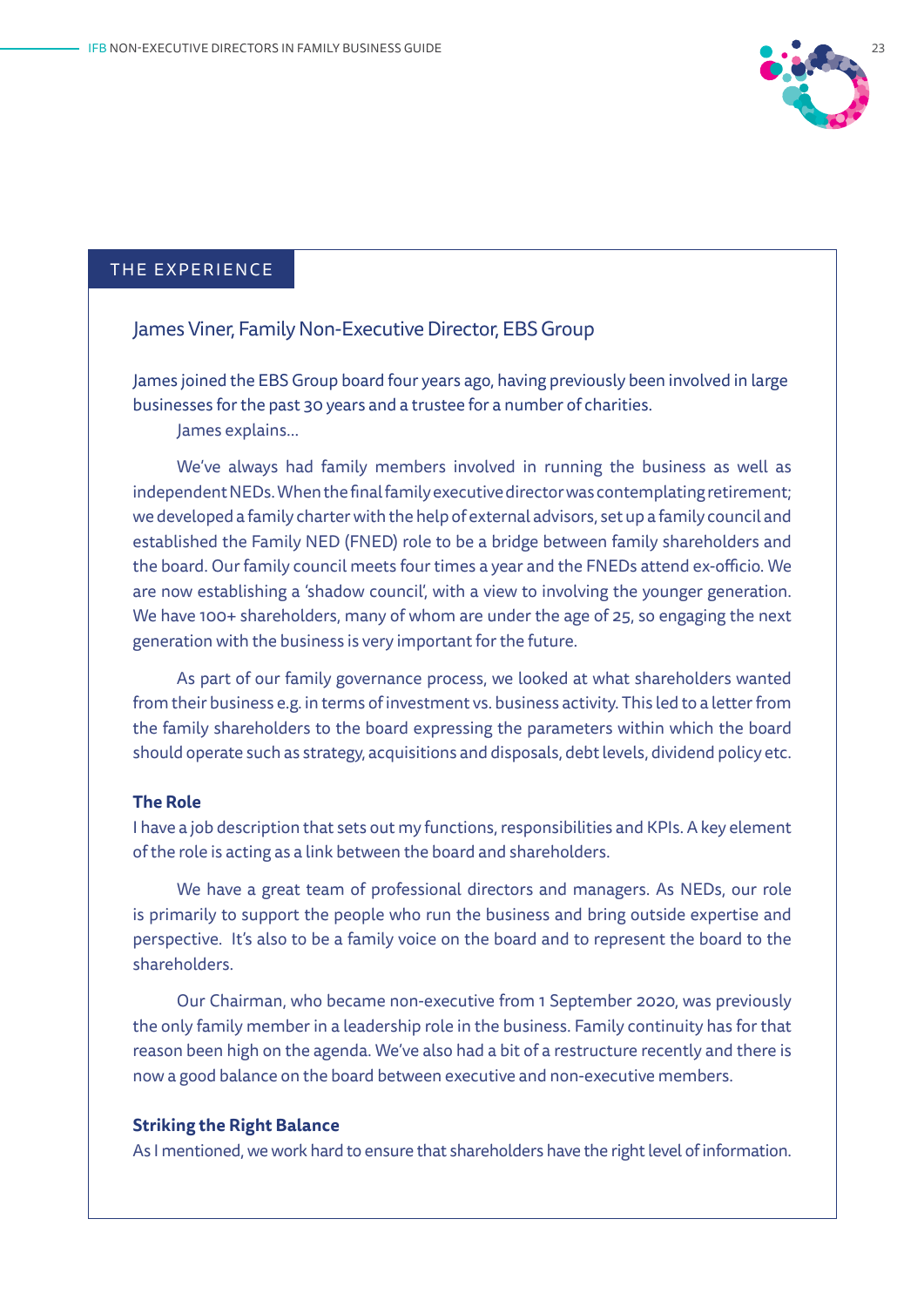

Getting the balance right is an interesting tension with a large shareholder base.

The Family Council will obviously have more information than everyone else but all shareholders need to be equally informed. Another interesting tension can be found in what the board does and doesn't share due to commercial sensitivities.

One of the challenges facing an NED is to manage different people's expectations and aspirations and to remain hands-off from the detail. For me personally it's been a great learning curve as I was used to big blue-chip businesses and being very involved in the day-to-day activity.

### **Issues on the Horizon**

A key issue we are looking at is succession planning. How do you get the next generation interested and involved if you they don't necessarily feel excited about the business?

Also, we may need to structure things differently with the ongoing crisis becoming a catalyst for that change.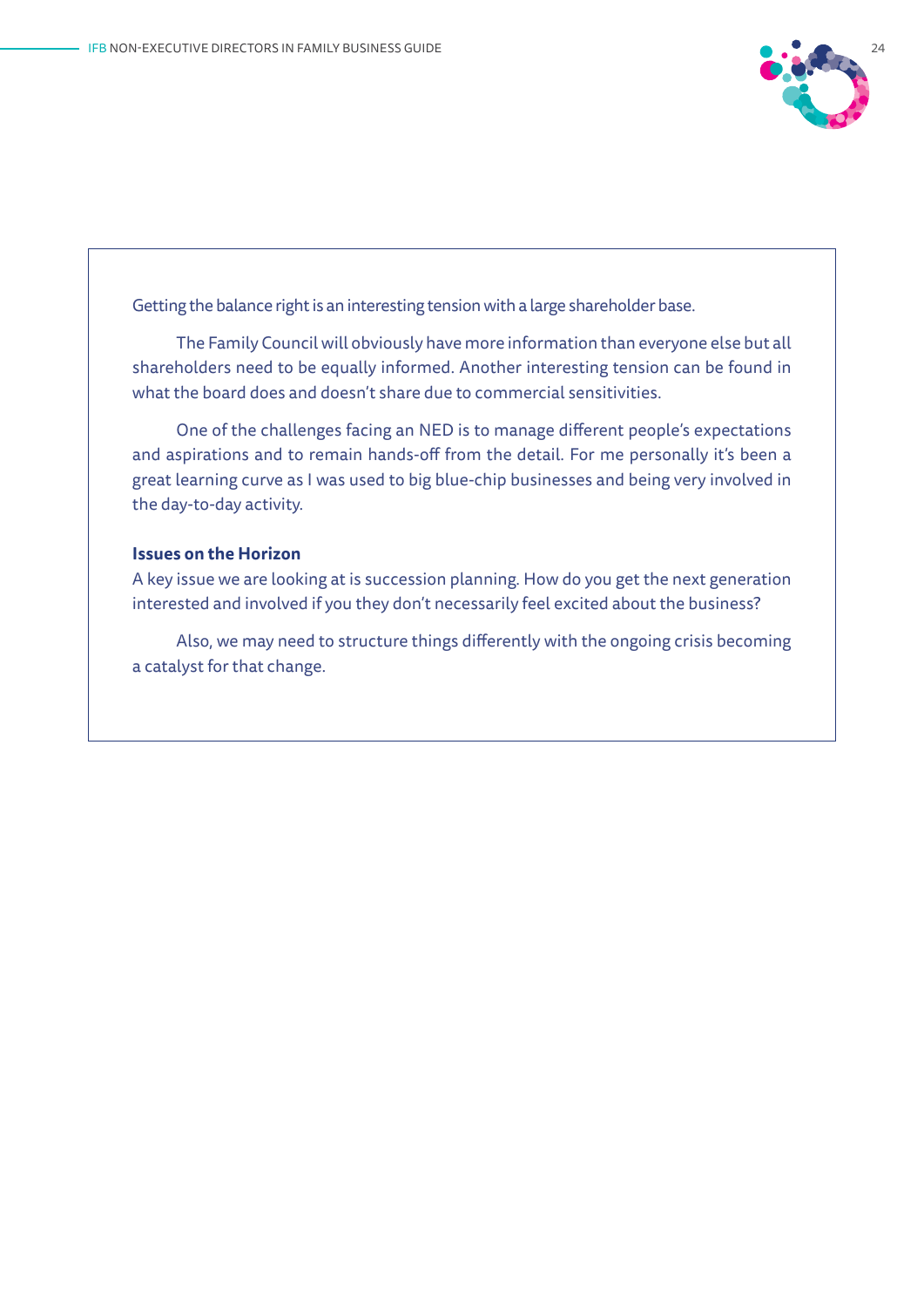

# CULTURE, VALUES AND A COMPETITIVE EDGE

*"A healthy corporate culture is a valuable asset, a source of competitive advantage and vital to the creation and protection of long-term value. It is the board's role to determine the purpose of the company and ensure that the company's values, strategy and business model are aligned to it. Directors should not wait for a crisis before they focus on company culture"* 

UK Financial Reporting Council, 2016

According to the management guru Peter Drucker, 'Culture eats strategy for breakfast'; this may have an even greater meaning for family firms as their culture is often heavily influenced by the values of the owning family and the why and how are often more important to family owners than the what. Whether written down, hung on walls or expressed when recruiting talent to the business, the culture and values of a family firm helps to shape the strategy and operation. What could be deemed the 'ways we do things around here'.

The emphasis on values and culture in family firms can act as a strong competitive advantage in attracting talent who look for more than financial remuneration.

In the following section, we look at the competitive advantage of family firms in bringing onboard the right non-executives, how values and culture can add value to the search and we look at the role of the board in setting, promoting and protecting family firm culture.

### **The Family Business Competitive Advantage for Talent**

### By Simon Fenton *et al*, Spencer Stuart

Joining the board of a well-run family-owned enterprise can be a very attractive prospect for a seasoned executive – an opportunity to help a business with a unique heritage and strong and distinctive culture through a critical stage of its development such as digital transformation or international expansion.

However, family businesses do need to choose wisely and recognise that not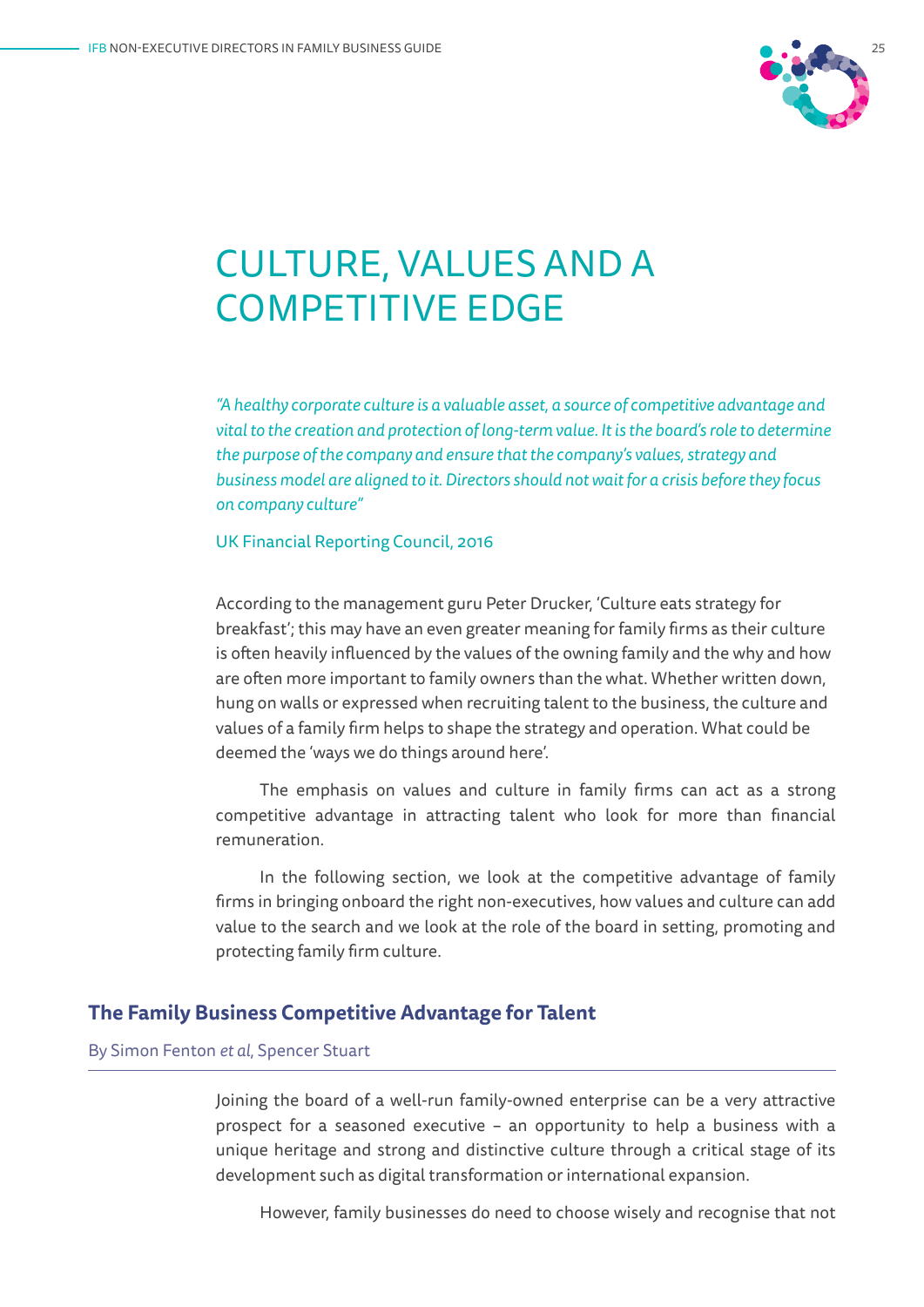

everyone with a stellar reputation in the corporate world will be a good fit for their board. The nature of the role, the stakeholders, the dynamic around the boardroom table, and the issues facing family-controlled firms can be very different, perplexing many a new non-executive from a non-family background.

When appointing a non-executive to serve as an independent voice in the boardroom it's important to be clear on several points: What you want them to contribute? Where are the boundaries? What topics are off limits? Who do they answer to? How involved will they be in the decision-making process?

It helps if the prospective non-executive has worked with a family business at some point in their career; this will reduce the likelihood that they become frustrated by an unorthodox governance framework or an opaque decision-making process. Independent non-executives need to be comfortable working alongside founders/owners who have a deep connection with the past; they also need to share a commitment to securing prosperity over the long term.

The most effective independent non-executives are mentally and emotionally flexible. They are content with being advisors and constructive agitators, willing to accept the limitations of their role, and sympathetic to the core values and complex relationship dynamics that often lie at the heart of a family business.

Adding independent directors to your board (two or three is ideal) is a critical step, especially when it is designed to expose the business to new thinking and muchneeded expertise. While bringing a specialist onto the board can be a relatively inexpensive way of acquiring expertise, family businesses should be careful about using such an appointment to substitute for a lack of skills within the business.

The assessment of a potential independent non-executive director should be conducted with just as much thoroughness as when hiring a senior executive from outside the family. It is helpful to look beyond past achievements and pay particular attention to how the individual's style fits with the board culture. The good news is that excellent tools exist to help identify which experienced board directors and senior executives will work best inside your unique environment.

Providing there is clarity around roles and responsibilities, a willingness on the part of the family to be challenged, and a strong cultural fit, the benefits of having independent non-executives around the boardroom table are immense.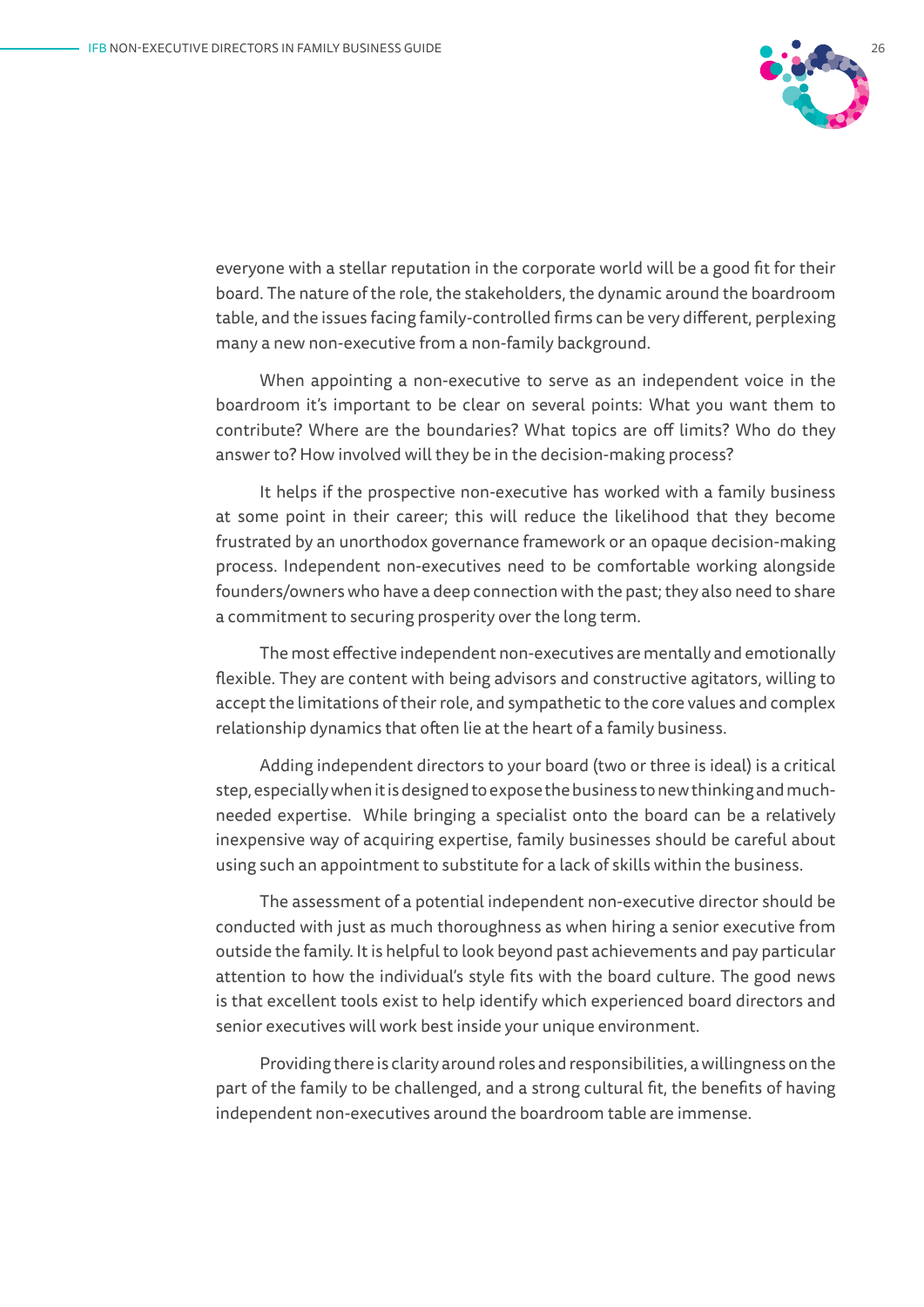

### **The Importance of Cultural Fit and Alignment of Values when Appointing External NEDs**

By Harry Friend, Partner and Member of the Board Practice, Inzito

I would never argue that family businesses are better, they are just different. Within each family business, there are differences. Head-hunters need to mine deep enough to understand the difference, in order to deliver a successful search.

The value that independent directors can add to family businesses is hard to argue against. By appointing the best non-executive directors, businesses will often bolster their strategic plans and management processes, make more robust financing decisions, strengthen their succession plans and achieve greater continuity when control is passed between generations.

One key difference we need to be aware of when hiring for family businesses versus other companies, is in the way internal appointments are made. Often with internal appointments, years are spent assessing their capability to step-up to the plate whereas with an external search process, due diligence and assessment is done over a period of only weeks. It is therefore crucial to get external appointments right. We have to understand that an external appointment is often a big milestone for family businesses, as it can be a shift from what may have been the natural path of appointing someone internally, even to the board.

Another unique thing about family businesses is timeframe. Most family businesses have a clear view that they wish to hand over a bigger, better, more successful enterprise to future generations. Family businesses have a consistency of ownership and the ownership tends to have a longer timeframe - this has a bearing relevant to hiring non-family members. Because of this timeframe, their vision and values become fundamental, as they have sustained the business over the long term.

Non-executive directors joining the board of a family business cannot contribute and perform, unless they align very strongly with these values and vision. That is different to being comfortable with the values. In a family business, you cannot be misaligned with values. This may not be different or better than what you have to do when hiring for a Plc but headhunters have to understand the reasoning more deeply.

So, how do executive search firms identify these values? Sometimes they are written but sometimes we cannot read them - we feel them in the ether and in conversations. Often, we can see it with what they do beyond their business.

 $\rightarrow$  How do the family members interact?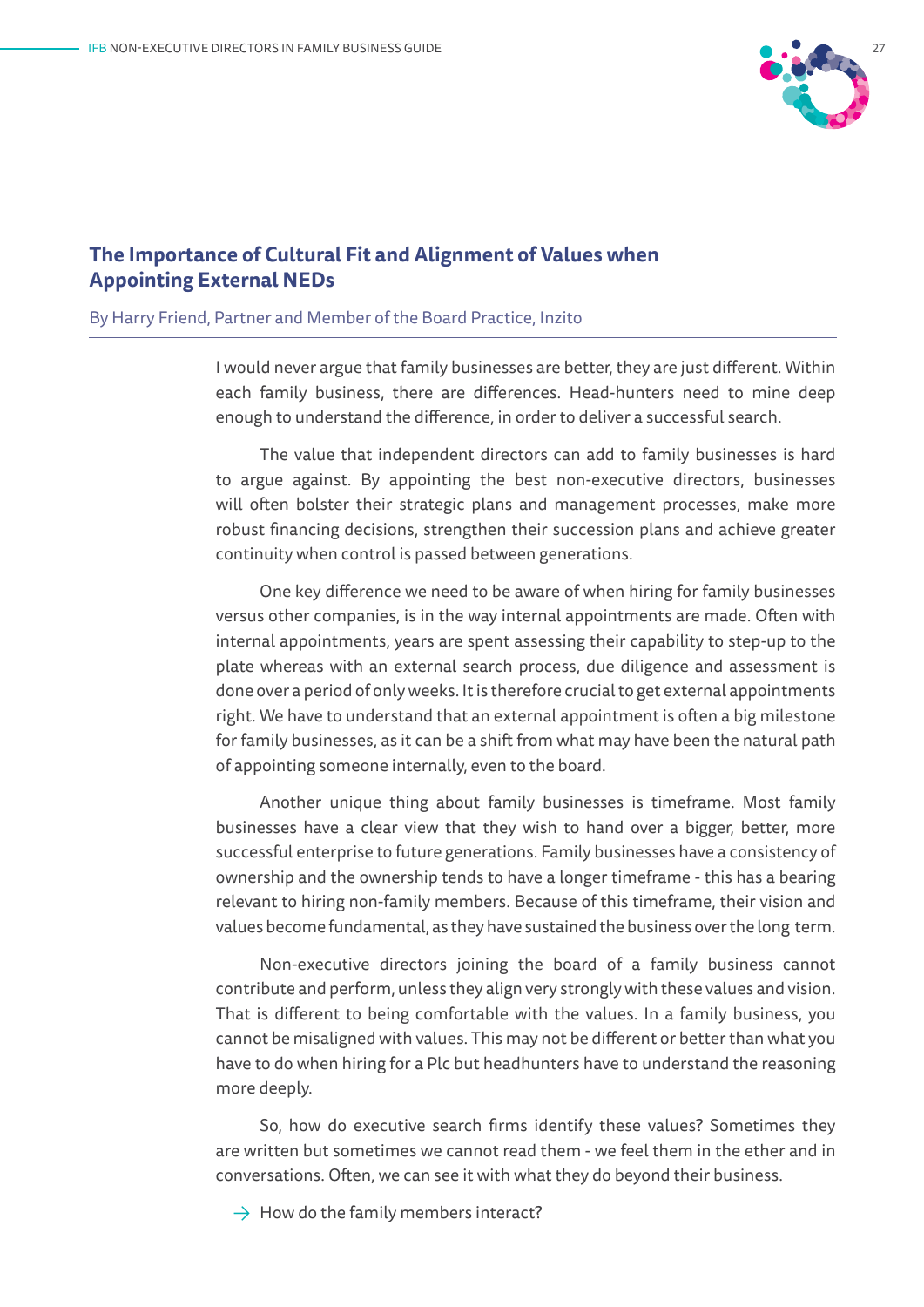

- $\rightarrow$  What relationship do they have with their local community?
- $\rightarrow$  What investments do they make in their core business?
- $\rightarrow$  And what risk appetite do they have?

These actions help gauge the sort of character and values that should be prevalent in any prospective independent non-executive director. Lifting the bonnet to identify these values requires careful handling.

Particular to family businesses is the deep sense of belonging and identity, and even the gentlest inquiry can feel like a personal invasion. Thus, it is crucial for the search partner to build secure relationships by demonstrating empathy, respect and care. In a Plc, you spend a lot of time dealing with shareholders but you don't live with them. In a family business, you live with the shareholders. It is only once this knowledge is acquired, that the cultural fit of candidates can be tested. This is achieved by the search firm diligently assessing individuals during the interview and referencing process, not only for their experience and knowledge, but their personality, behaviour and relationship building skills. The approach must include carefully crafted questions that are skilfully posed in order to surface rich and relevant insights. During the process of assessing cultural fit, it is important to reflect upon whether strong matches still allow for considerable diversity of thought and that candidates are able to share alternative perspectives sensitively.

The search partner also plays a key role in imparting business knowledge to candidates and highlighting the hallmarks of family businesses such as their longterm outlook and often complicated family relationships. This not only helps establish whether there is a fit, but also facilitates the smooth transition of the successful candidate. Furthermore, search partners must recognise challenges that emerge for their clients during engagements. Covid-19 is no exception. It may be that firms need support in bringing additional skills to the boardroom to help them maintain their culture and values in the era of remote working. As constant change remains a feature of the commercial landscape, businesses and their appointed search firms must work together seamlessly to generate maximum value from partnerships.

### **Culture as the 'Secret Sauce' of the Family Firm Preservation**

### By Carlos Augustin, Chief Engagement Officer, Axialent

While most family-owned businesses recognise that the long-term success depends on their people, they may not have been able to build a culture that sets a standard of behavior that will ensure lasting success and wealth preservation.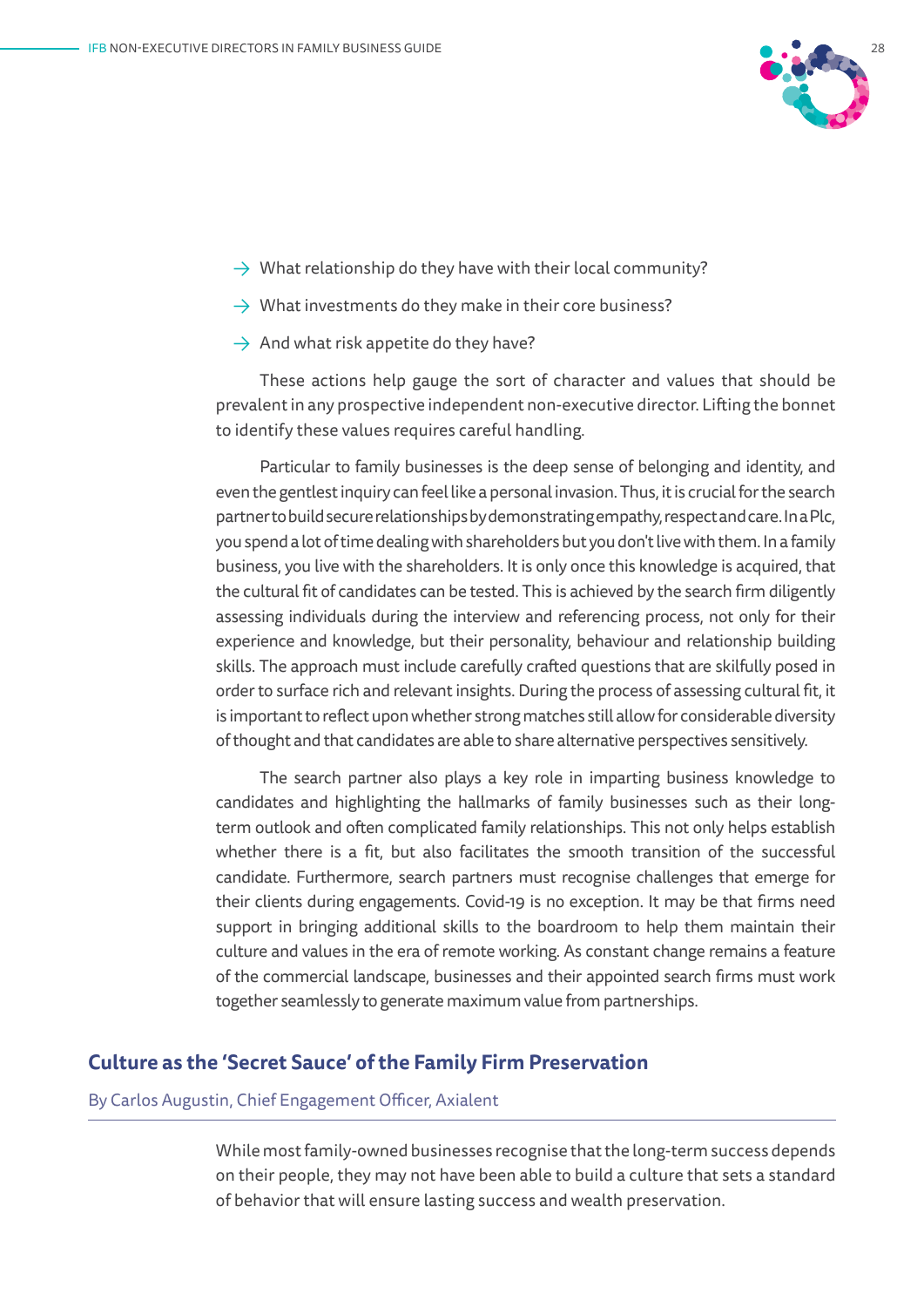

More often than not, family owned businesses fail because the family lacks a shared culture and set of values. It means when new members join the business, they are badly orientated and don't share the same vision: because there isn't one defined in culture, but only in words, at best. The family begins to argue amongst themselves instead of focusing on the business. This has an impact across the board: the 'it' dimension of the business and its capacity to preserve wealth; the 'we' dimension of relationships between family members; and the 'I' dimension, which may involve self-value and personal wellbeing

So, if you are concerned about long-term success, you should consider culture as the main responsibility of the board.

### **But what is Culture?**

Culture can be an asset that supports family business success, or it can be a hindrance.

In most family-owned businesses, culture is created as a consequence of how the business and family dynamics are run over time (reactive approach). But in some family-owned businesses, culture is considered a strategic pillar, within these family-owned businesses, it is designed, developed and measured (proactive approach).

Few family-owned businesses can claim their culture as a competitive advantage. Those who do, recognise that it is an advantage that enables family wealth preservation and fosters the family bond.

Culture is a set of learnt beliefs, values and behaviours that have become the way of life in the family and in the business. It results from the messages that are received about "what is really valued around here". Most of these messages are nonverbal. Family members pick up these messages and adapt their behaviour to fit in.

Six key principles every family-owned business board should focus on to make culture a lever for long-term success.

- **1. The desired culture:** The board should establish the family's purpose, values and strategy, and satisfy itself that these and its culture are aligned. All family members must act with integrity, lead by example and promote the desired culture.
- **2. Necessary resources:** The board should ensure that necessary resources are in place for the company to meet its objectives and measure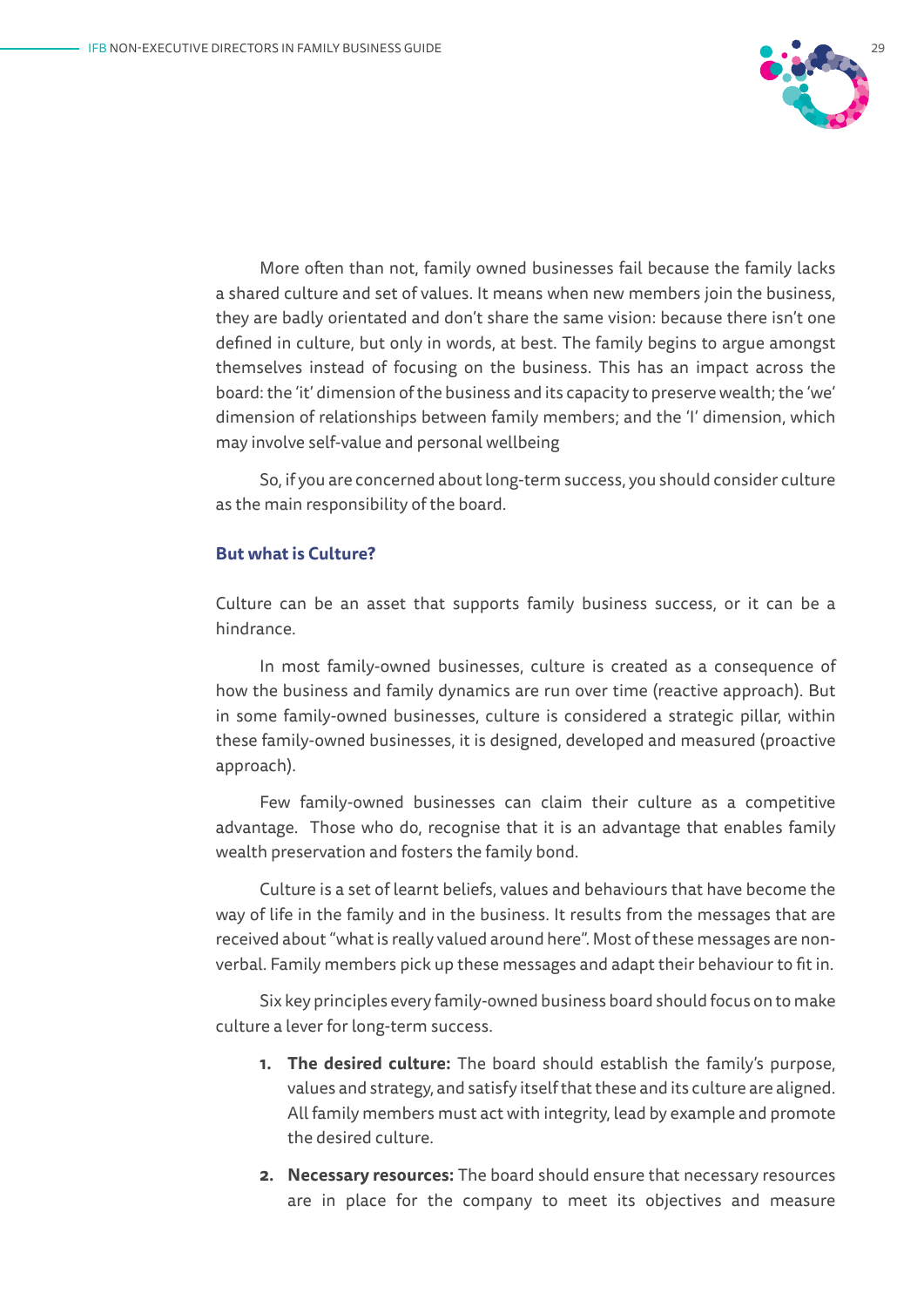

performance against them. The board should also establish a framework of prudent and effective control.

- **3. The current culture:** The board should assess, understand, and monitor the current culture. When it is not satisfied that policy, practices or behaviour throughout the business family are aligned with the company's purpose, values and strategy, it should seek assurance that family leaders have taken corrective action.
- **4. Leadership:** 'Shadow of the leaders falls long' so leaders have to 'walk the talk'. Leaders, in particular the family leaders, must embody the mindsets and behaviours aligned with the desired culture, embedding this at all levels and in every aspect of the business and family dynamics.
- **5. Exercise stewardship:** Effective stewardship should include engagement about culture. Family members should challenge themselves about the behaviours they are encouraging in the family and in the business and to reflect on their own culture. Besides behaviours, there are other two sources of messages that shape culture: Symbols (how time is spent, rituals and stories, how budgets are allocated, etc.) and systems (planning and budgeting, performance review and reward, etc.).
- **6. Communication:** The culture and values of a family business are not something you do to people, so we can't simply slap it up on the wall; instead, we need to create it and live it. Members of the family from the older generation to next generation should understand (and then tell others) what it means to work for our family business. Once purpose, values and culture have been defined, the real gains come from communicating it effectively to all stakeholders. The best way to do this is to tell a compelling story, to dig into the set of narrative structures that have underpinned mankind's stories over the eons and define the story of your business family.

So, are you ready to make culture the 'secret sauce' of your family firm preservation?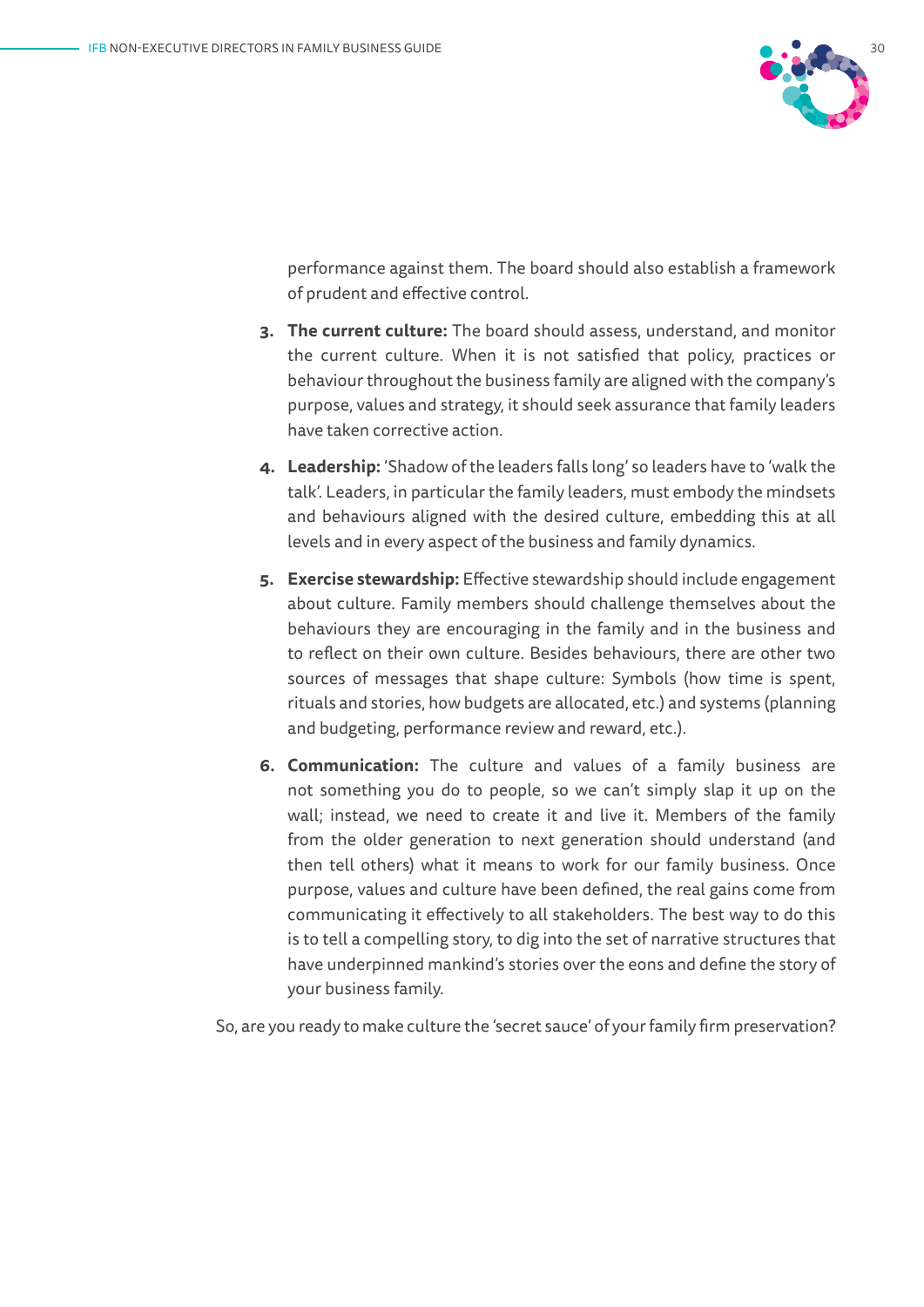

### **Board Reviews – Why and How?**

### By Peter Swabey, Policy & Research Director, The Governance Institute

For most of us, a performance appraisal and feedback are a regular part of our working life; one that we either welcome or approach with trepidation, depending on how well we perceive ourselves to have performed during the period under review, but most of us perceive this to be a healthy part of the employment process.

Boards of all organisations, large or small, are no different and can benefit from a periodic review of how well they are performing, both as individual members and as a team. There are two reasons for this: firstly, for self-development, both individually and collectively, as a tool to improve performance. And, secondly, to provide reassurance both to themselves and to other stakeholders that the board is performing its duties effectively. As Jonathan Sumption QC commented,

"The prime risk that shareholders take is that the management of a company will mismanage it."

This has become regularised practice both in the UK and, increasingly, throughout the world. For example, the UK Corporate Governance Code states that "There should be a formal and rigorous annual evaluation of the performance of the board, its committees, the chair and individual directors. The chair should consider having a regular externally facilitated board evaluation. In FTSE 350 companies this should happen at least every three years. The external evaluator should be identified in the annual report and a statement made about any other connection it has with the company or individual directors."

How, then, should an organisation prepare for a board review? Probably the most important factor to consider is what you are seeking to achieve. A board review being undertaken for its own sake or to meet a compliance requirement is unlikely to be insightful but a board review where there is a specific problem that needs to be addressed is likely to be very different from one where the central issue is a health check or guarding against complacency or inertia. Another, almost as important factor, is the wholehearted support of the chair and, to a lesser extent, the rest of the board. If the board has not bought into the process, then again, the outcome is likely to be less valuable.

Once the purpose of the review is identified, the organisation can decide whether to seek an internal review, perhaps led by a senior director or by the company secretary or governance professional, or a review facilitated by an external service provider. The reasons for this decision and the choice of any external provider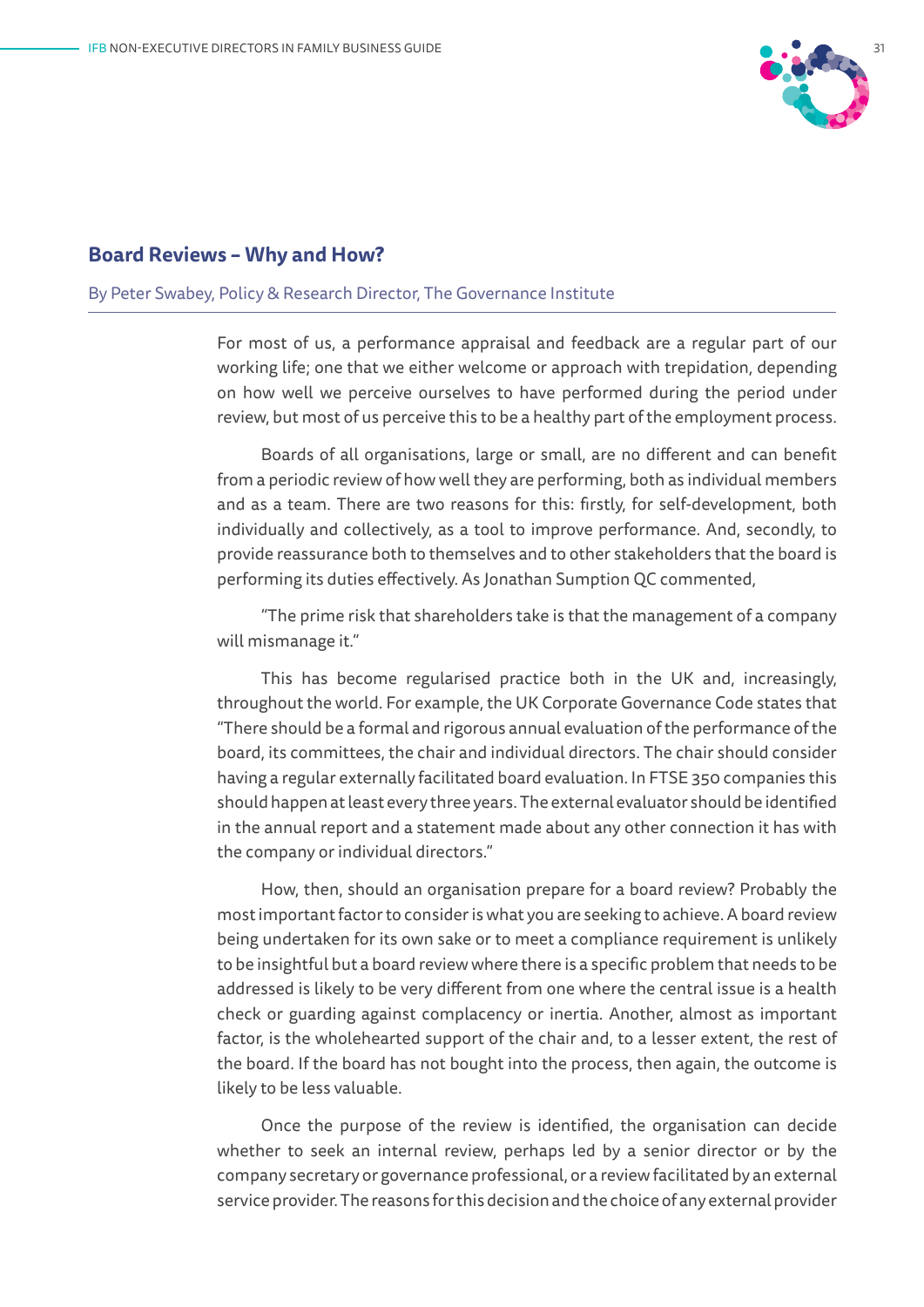

should be carefully documented and reported on to stakeholders as appropriate. In either event, key requirements are confidentiality and independence, even for an internal review - directors are unlikely to speak freely if they are not confident that their views will not be reported back in detail. Any review must be honest and rigorous if it is to be effective and it must offer the organisation a clear and timebased action plan for any changes that may be identified. Progress against identified actions should be monitored and, where applicable, reported.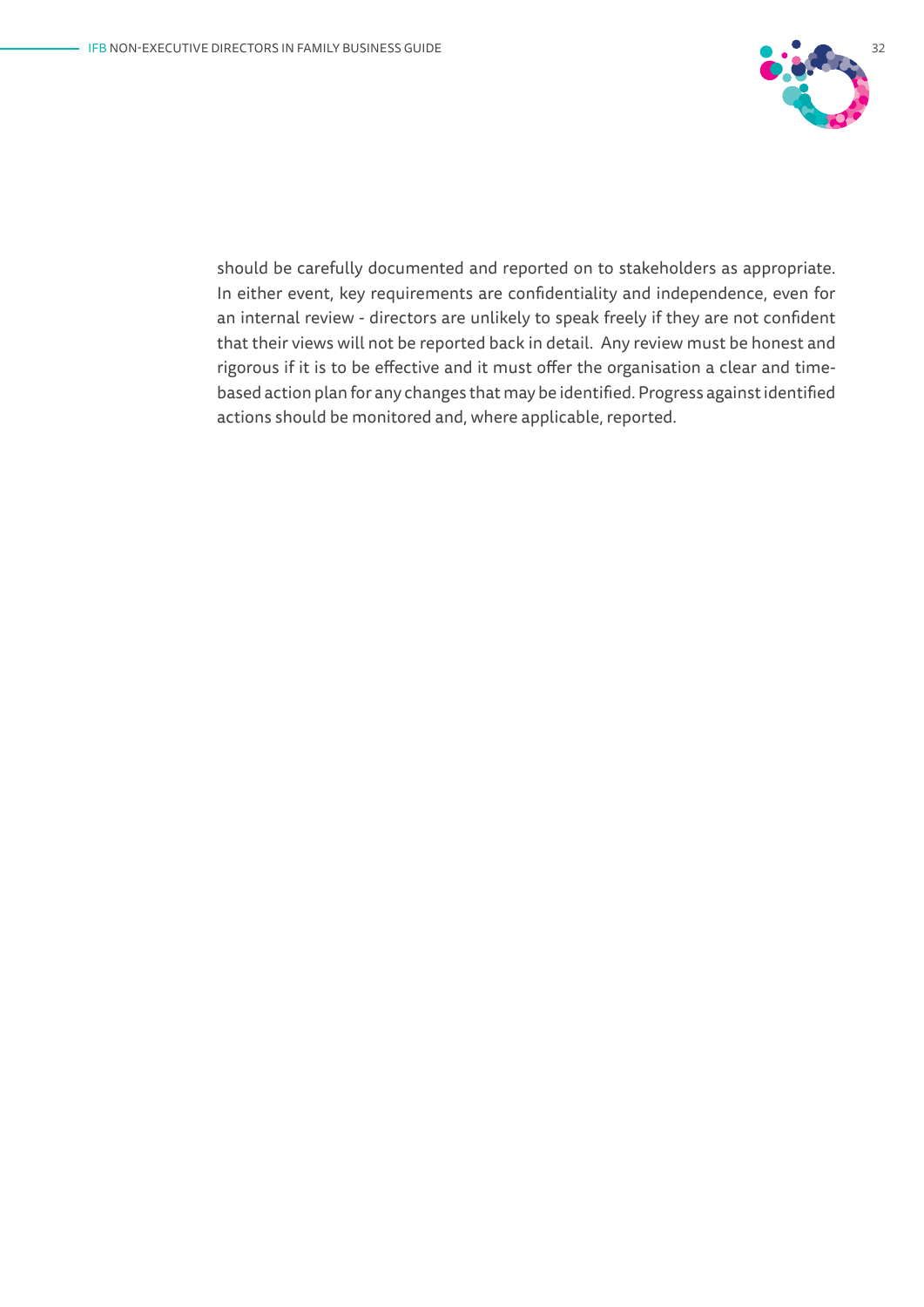

### CORPORATE GOVERNANCE AND THE ROLE OF THE NED

*"Corporate governance measures lead to long-term success and keep peace in the family. Corporate governance measures at the family and business levels provide good solutions to family ownership challenges and often are indispensable to the long-term success of the family business—and peace in the controlling family, especially with succeeding generations".*

Report, 5 Governance Challenges for Family-Owned Businesses, OECD

As the above quote and the following contributions show, there is much a family business can gain from implementing good corporate governance. This along with culture is very much the essence of the role of the board.

In 2018, the IFB was part of the BEIS coalition who developed the Wates Principles under Sir James Wates' leadership as chair of the group. The Principles were developed to make it both meaningful and as easy as possible for private businesses to report against them. You will see them referenced in Sir James' closing piece below.

### **Necessary Skills and Abilities of the Family Business Board**

#### By John Dunn, Independent Non-Executive Director

Sometimes stating the obvious is brilliant. That is certainly the case with the Wates Principles and their guidance says that: "effective board composition requires... a balance of skills, backgrounds, experience and knowledge." This is a magnificent and user-friendly description of diversity and vastly superior to the check the box approach which has become all too common.

Highly noteworthy guidance from the Principles is the idea that no group of NEDs can be as productive/helpful as they should be if they all come out of the same silo. So, while board search specifications emphasising industry and exec/c-suite experience and narrow subject matter expertise may capture what the owners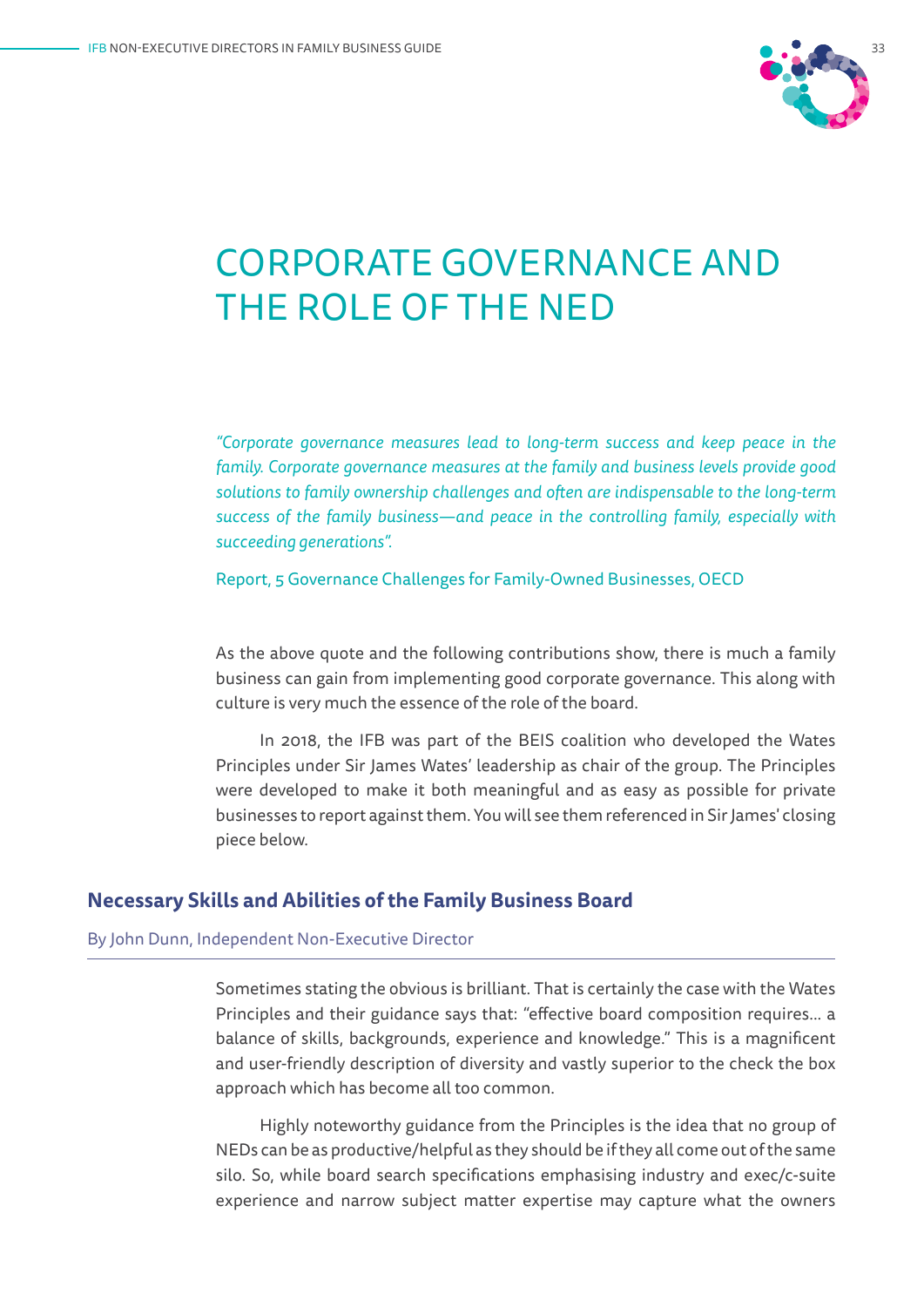

believe they want, they may not describe what the business really needs.

Specific skills useful to being an effective NED include a solid record of being:

- 1. A curious learner able and willing both to acquire and absorb information
- 2. A good listener able to formulate questions in a constructive manner
- 3. An effective 360 communicator

The acid test of 360 communication skills is whether the person has the ability to effectively tell owners, execs and fellow board members what they need to hear knowing it is not what they would like to hear. Also, can the person ask pertinent questions that constructively challenge approaches and ideas that insiders hold dear.

The acid test of listening/constructive questioning skills is the ability to ask questions which constructively challenge approaches/ideas that seem so obvious to insiders they believe them to be beyond challenge.

Experience with family businesses is another desirable skill for NEDs. This is so because family businesses often have their own decision-making parameters and timelines. An NED with family business experience—in whatever capacity will be better able to understand and adjust to this reality. Adjusting that includes accepting that one's advice might not be followed.

The need for a balance of skills etc. should not come at the price of foregoing good personal chemistry amongst the board because without good chemistry the board's experience—no matter how balanced and impressive—will not be deliverable on a user-friendly basis. The Chair has a special role in creating/ maintaining chemistry. The Chair's task will be easier if NEDs have a track record of working successfully in a team setting with individuals from different backgrounds, experience and skills.

### **The Wates Principles and Legislation**

### Sir James Wates, Chairman, Wates Group and IFB

From my decades of experience in the Wates Group, and especially as Chairman of the company since 2013, I know that non-executive directors can make an extremely positive contribution to the governance of a family-owned company.

This conviction was at the front of my mind as I worked with a Coalition Group and the Financial Reporting Council in 2018 to develop the Wates Corporate Governance Principles for Large Private Companies.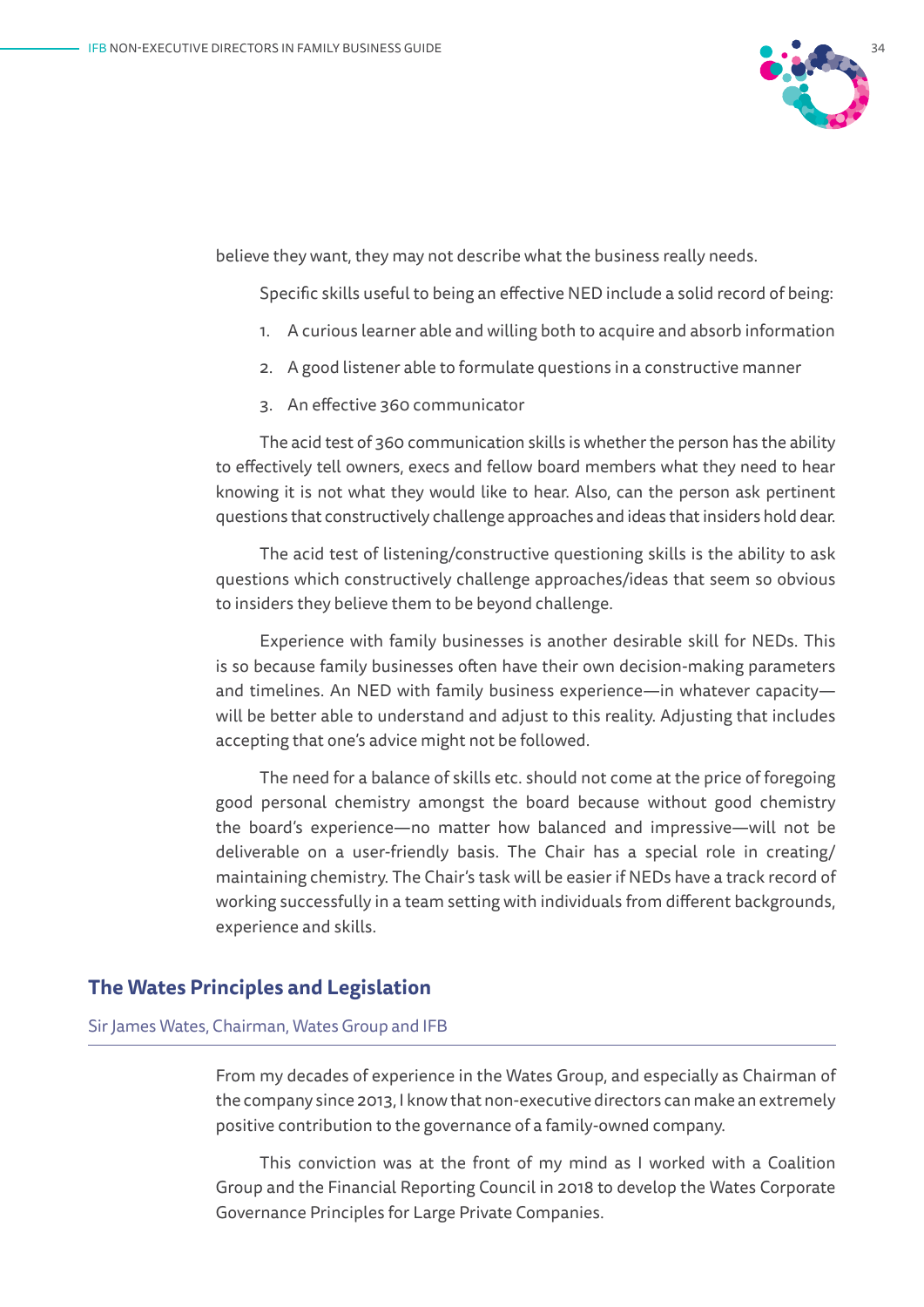

Those principles, available on the FRC website, were developed in parallel to the Government's introduction of the Companies (Miscellaneous Reporting) Regulations 2018, which requires large private companies to disclose their corporate governance arrangements in their directors' reports. This applies to companies with more than 2,000 employees or those with a balance sheet of more than £2 billion and annual turnover of £200 million. This means there are very diverse companies who are needing a structure upon which to evaluate and improve their governance: not just family businesses, but wholly-owned subsidiaries of listed companies and private equity owned ones as well.

Accordingly, we avoided taking a tick-box approach. The guidance provided in the publication refrains from the sort of prescriptive provisions that are in the UK Corporate Governance Code for premium listed companies, and we stopped short of saying that all boards must include non-executive directors.

Nonetheless, the Coalition Group felt strongly that non-executive directors are a hugely valuable element of good corporate governance, and the guidance we drafted clearly highlights their benefits.

Nowhere is this more prominent in the Wates Principles than in Principle Two: Board Composition. Both the principle itself and the accompanying guidance establish the need for diversity on the board and a combination of skills, backgrounds, experience and knowledge held by directors.

The guidance says: "Companies should consider the value of appointing independent non-executive directors to offer constructive challenge. Appointment of independent non-executive directors should be subject to a transparent procedure."

Furthermore, the guidance notes that "Regular evaluation of the board can help individual directors to contribute effectively and highlight the strengths and weaknesses of the board as a whole." I believe that non-executive directors – and especially those who are independent and have experience sitting on other boards – can play a significant role here.

The need for independent challenge runs throughout the Wates Principles and is picked up again in the guidance for Principle Three: Director Responsibilities: "The provision of independent challenge in board and committee decision-making should mitigate the risk of individuals having unfettered powers. Independent challenge encourages constructive problem-solving that benefits companies in the long-term."

In addition, the guidance to Principle Three emphasises the importance of ensuring that 'the quality and integrity of information provided to [the board] is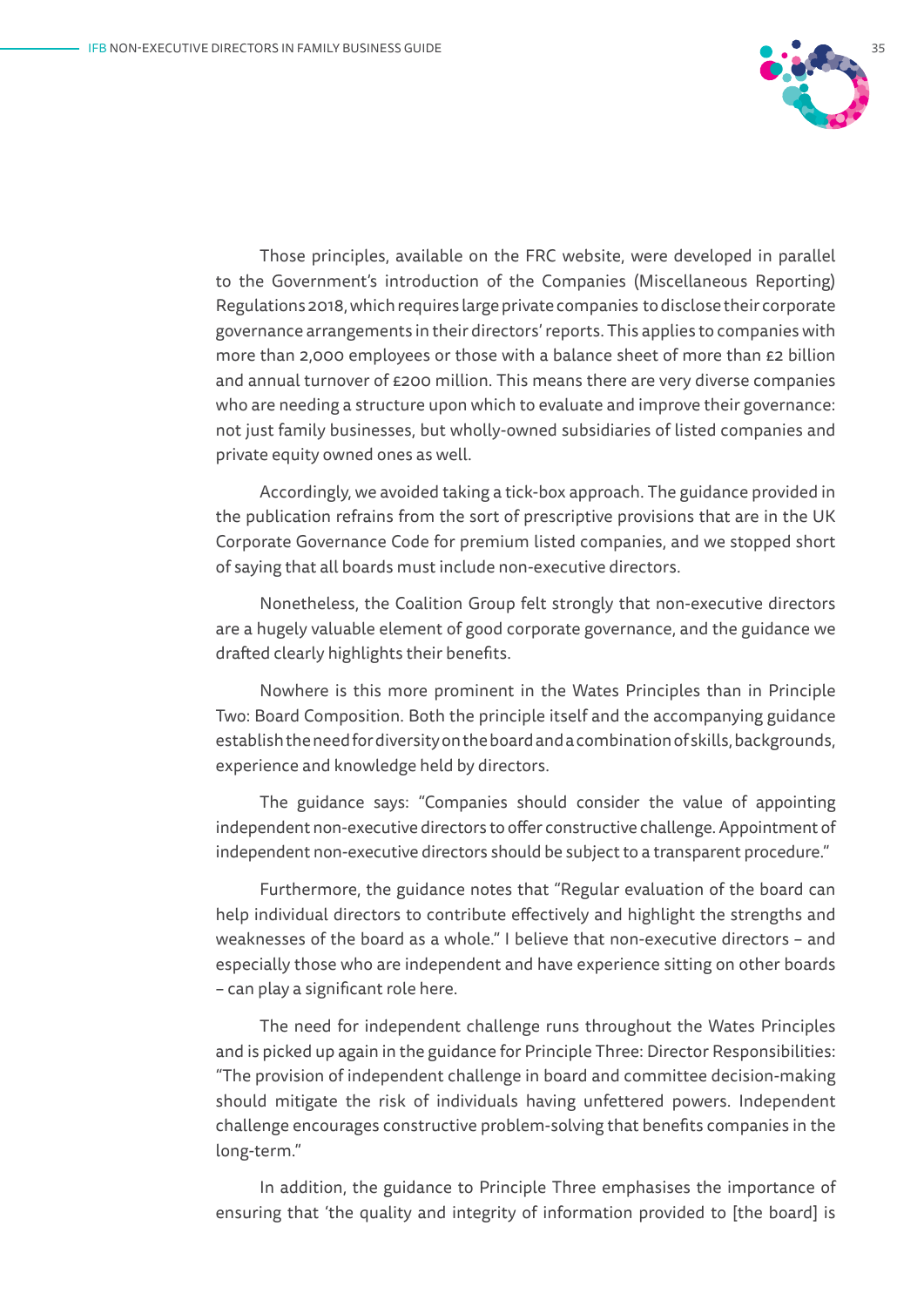

reliable'. The expertise, external frames of reference, and independence of nonexecutive directors mean they can play a valuable role here.

While every company is different, good practice – as, for example, articulated in the UK Corporate Governance Code for premium listed companies – suggests that certain board committees – on audit and remuneration, for example – are best chaired by non-executive directors.

Indeed, the guidance for Principle Five: Remuneration explicitly states that "The establishment of a committee is a way some boards may wish to delegate responsibility for designing remuneration policies and structures for directors and senior management. Such a committee might benefit from the contribution of an independent non-executive director."

I also believe that non-executive directors can add value in identifying and managing conflicts of interest (which is mentioned in the guidance for Principles One and Three). And with their externally-facing perspectives, non-executive directors can ensure consideration of reputational risk and best-practice tools in developing an internal control framework to evaluate opportunity and risk (described in Principle Four).

So, across the range of the Wates Principles, non-executive directors will be beneficial. I would think that any company applying the Wates Principles rigorously would come to the conclusion that non-executive directors are an essential aspect of good governance.